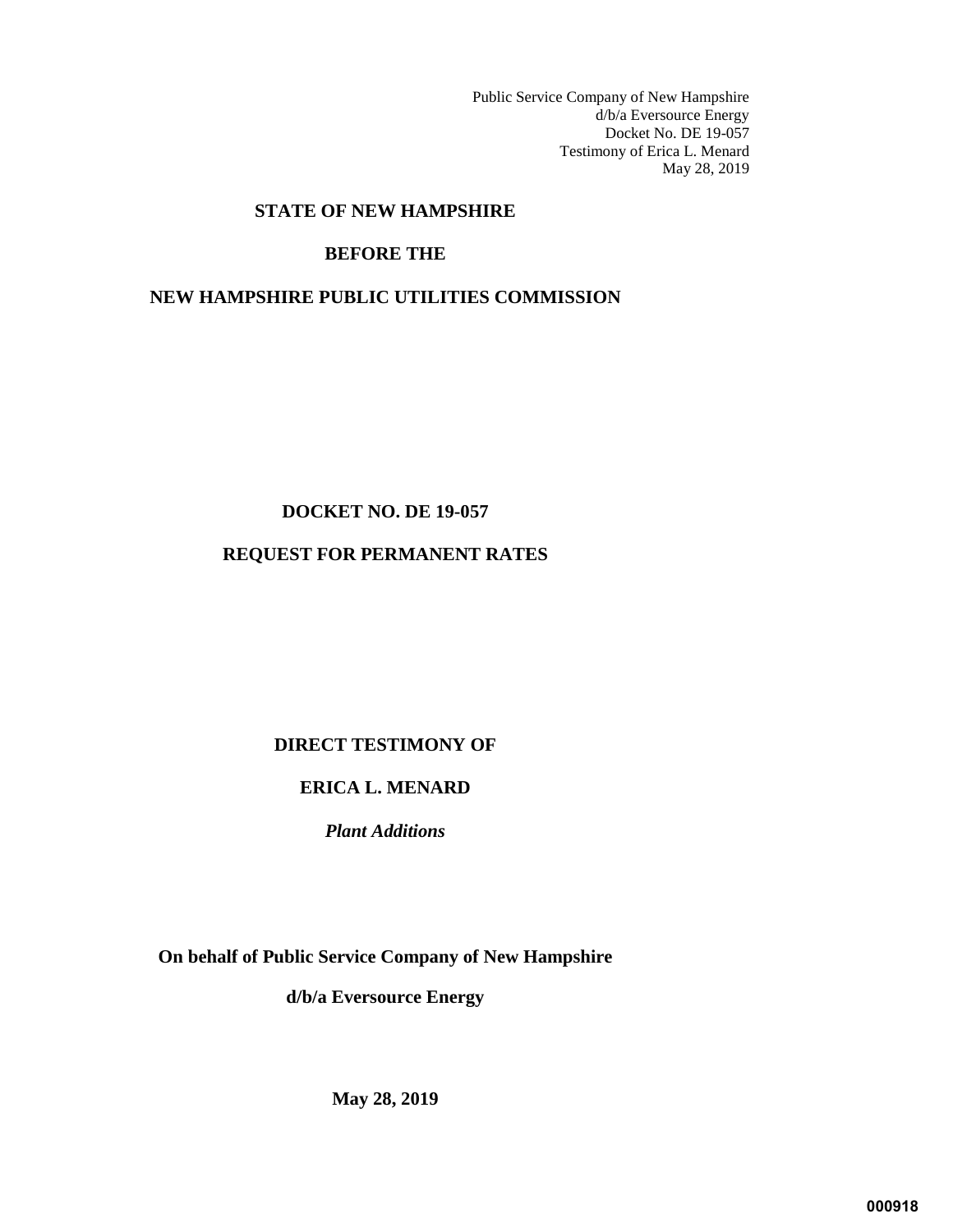# **Table of Contents**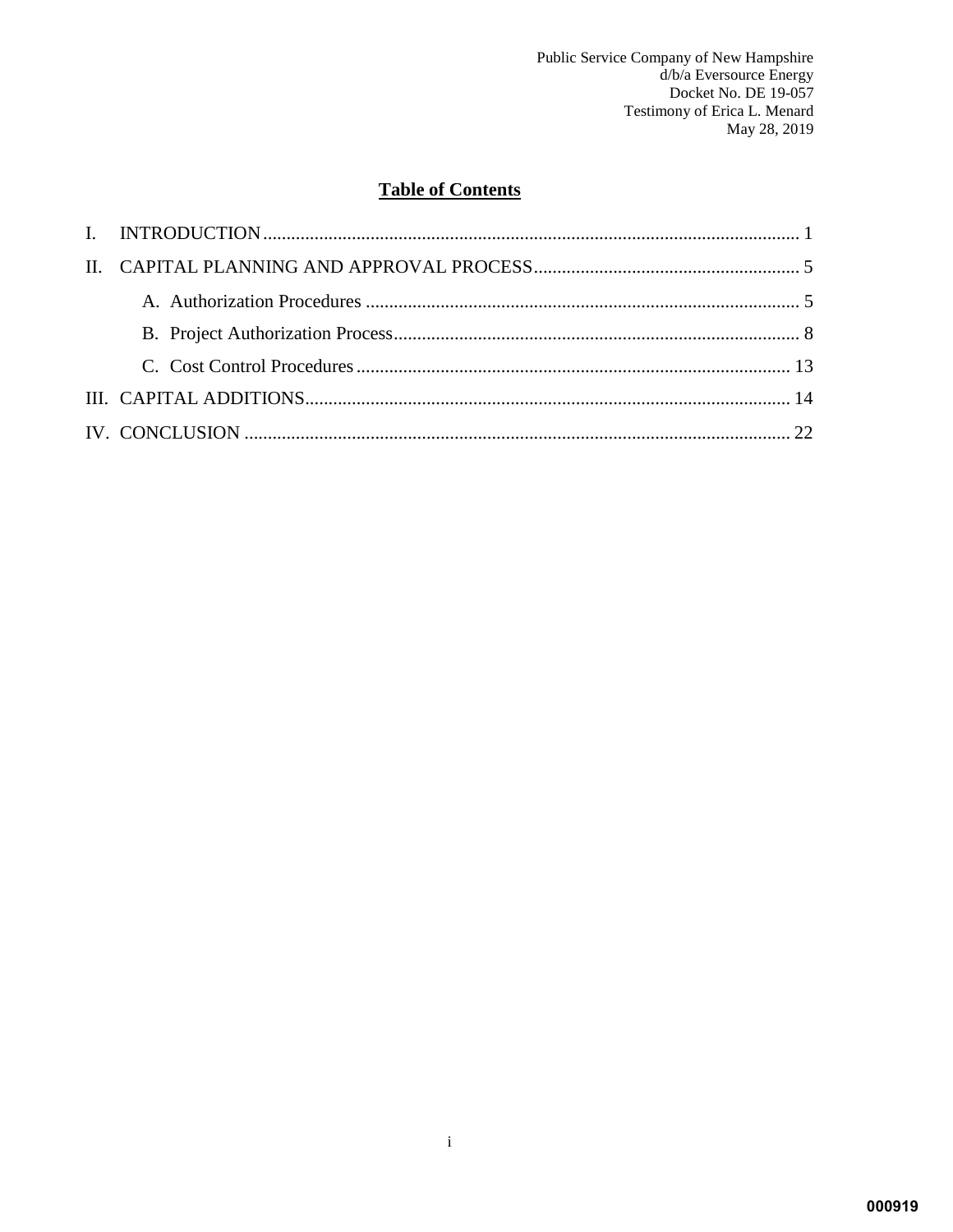Public Service Company of New Hampshire d/b/a Eversource Energy Docket No. DE 19-057 Testimony of Erica L. Menard May 28, 2019 Page 1 of 22

## **STATE OF NEW HAMPSHIRE**

#### **BEFORE THE NEW HAMPSHIRE PUBLIC UTILITIES COMMISSION**

#### **DIRECT TESTIMONY OF ERICA L. MENARD**

## **PETITION OF PUBLIC SERVICE COMPANY OF NEW HAMPSHIRE d/b/a EVERSOURCE ENERGY REQUEST FOR PERMANENT RATES**

**Docket No. DE 19-057 \_\_\_\_\_\_\_\_\_\_\_\_\_\_\_\_\_\_\_\_\_\_\_\_\_\_\_\_\_\_\_\_\_\_\_\_\_\_\_\_\_\_\_\_\_\_\_\_\_\_\_\_\_\_\_\_\_\_\_\_\_** 

#### <span id="page-2-0"></span>1 **I. INTRODUCTION**

- 2 **Q. Please state your full name, position and business address.**
- 3 A. My name is Erica L. Menard. I am employed by Eversource Energy Service Company as
- 4 Manager of New Hampshire Revenue Requirements. My business address is 780 North
- 5 Commercial Street, Manchester, New Hampshire.

## 6 **Q. What are your principal responsibilities in this position?**

7 A. In my current role as Manager of New Hampshire Revenue Requirements, I am responsible 8 for the coordination and implementation of revenue requirements calculations for Public 9 Service Company of New Hampshire d/b/a Eversource Energy ("PSNH" or the "Company") in New Hampshire as well as the filings associated with the Company's Energy Service ("ES") rate, Stranded Cost Recovery Charge ("SCRC"), Transmission Cost Adjustment Mechanism ("TCAM"), and Distribution Rates. My previous role up until April 2019 was Manager, Budgets & Investment Planning, where I oversaw the operations and maintenance plan budgets, actual expenditures, and any variance analysis and reporting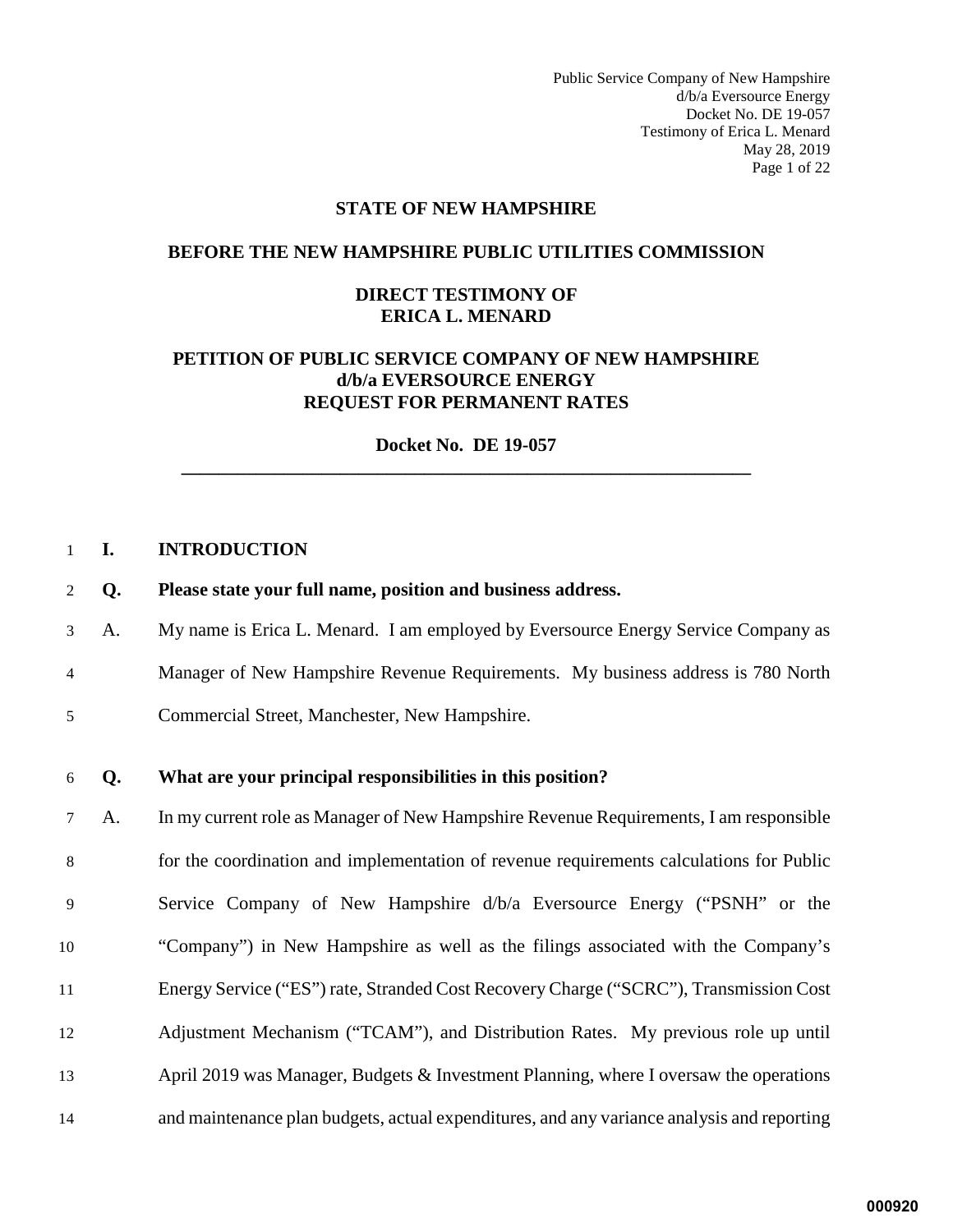Public Service Company of New Hampshire d/b/a Eversource Energy Docket No. DE 19-057 Testimony of Erica L. Menard May 28, 2019 Page 2 of 22

1 for the Company in New Hampshire. It is under that role that I am submitting this 2 testimony on capital additions. My responsibilities focused mainly on New Hampshire 3 operations, including substations, field operations, and system operations. I also oversaw 4 some of the O&M budgets for the engineering groups across the Eversource Energy 5 organization. On the capital side, I oversaw the financial reporting and analysis on the 6 capital plan for operations as well.

#### 7 **Q. Please summarize your professional experience and educational background.**

8 A. I was hired by Public Service Company of New Hampshire (now Eversource) in 2003 and 9 have held various positions in the Company with increasing levels of responsibility. I was appointed to my current position of Manager of New Hampshire Revenue Requirements 11 in April 2019. Prior to my current role, I held the position of Manager, Budgets & Investment Planning from September 2012 to April 2019. In that role I oversaw the capital and operations and maintenance plan budgets, actuals, and financial reporting for New Hampshire operations. From September 2003 to September 2012, I held the positions of Analyst and Senior Analyst in Economic Development and Load Forecasting and Supervisor of Performance Analysis and Business Planning where I was responsible for sales forecasting, economic analysis, performance management, and business planning activities. Prior to joining the Company, from June 1997 to September 2003, I held various positions at ICF Consulting in Fairfax, Virginia ranging from analyst, product consultant, and project manager with responsibilities for implementing load profiling and load settlement software at various utilities around the world.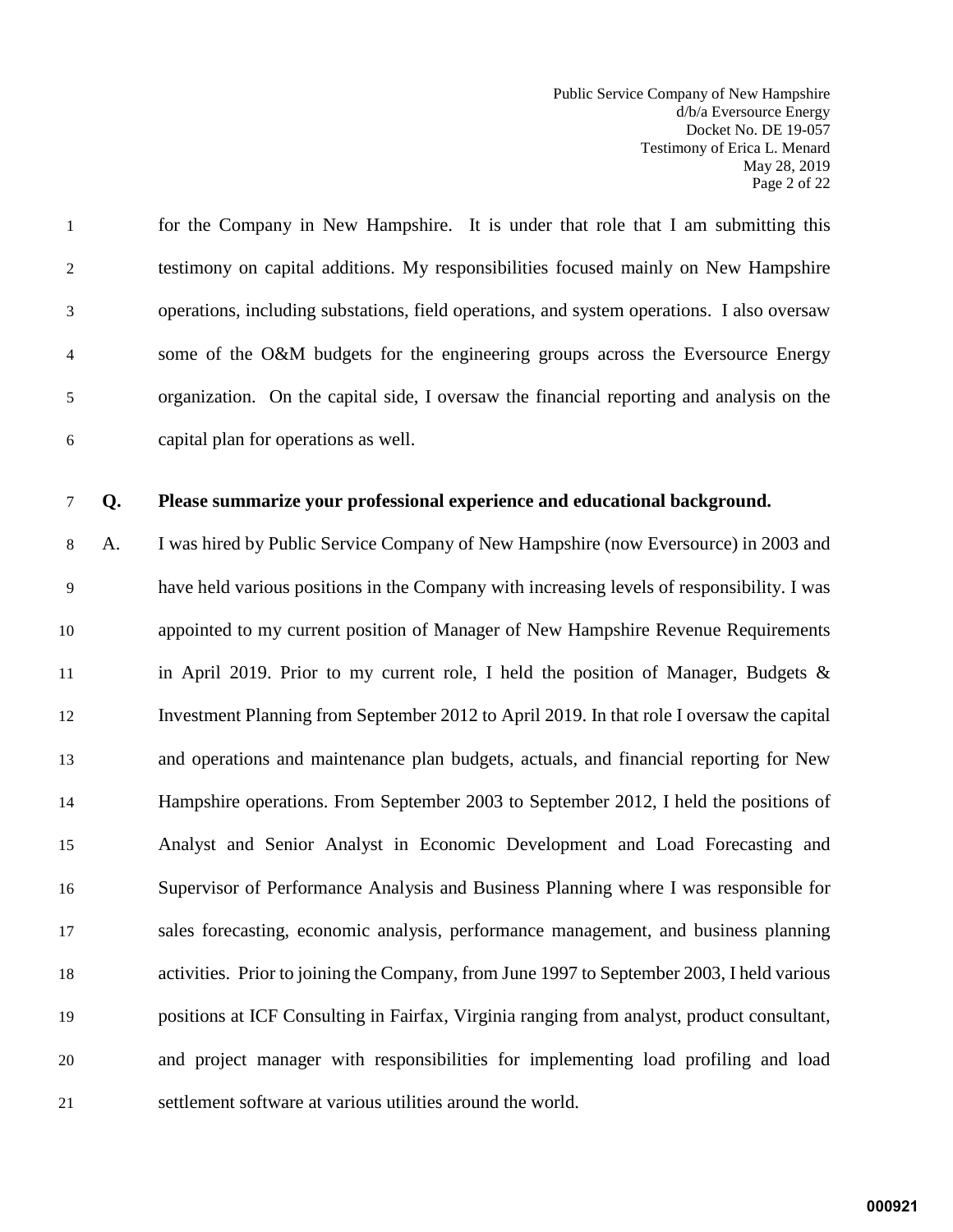Public Service Company of New Hampshire d/b/a Eversource Energy Docket No. DE 19-057 Testimony of Erica L. Menard May 28, 2019 Page 3 of 22

| I have a Bachelor of Arts degree in Economics and Business Administration from the |
|------------------------------------------------------------------------------------|
| University of Maine as well as a Master of Business Administration degree from the |
| University of New Hampshire.                                                       |

## 4 **Q. Have you previously testified before the New Hampshire Public Utilities**  5 **Commission?**

6 A. No, I have not previously testified before the New Hampshire Public Utilities Commission 7 (the "Commission").

#### 8 **Q. What is the purpose of your testimony?**

9 A. The purpose of my testimony is to present project documentation and support for the Company's historical capital additions from the time of the last step increase in 2013 11 through December 31, 2018 and proposed for inclusion in rate base. My testimony also describesthe process the Company uses in developing the capital budget, approving project funding levels and monitoring project costs throughout their life cycle. My testimony demonstrates that the costs incurred by the Company to build and improve system infrastructure and establish business systems and facilities were prudently incurred and that the capital additions, business systems and facilities are used and useful in providing service to customers.

### 18 **Q. Are you presenting any attachments in support of your testimony?**

19 A. Yes, I am presenting the following 6 attachments in support of this testimony: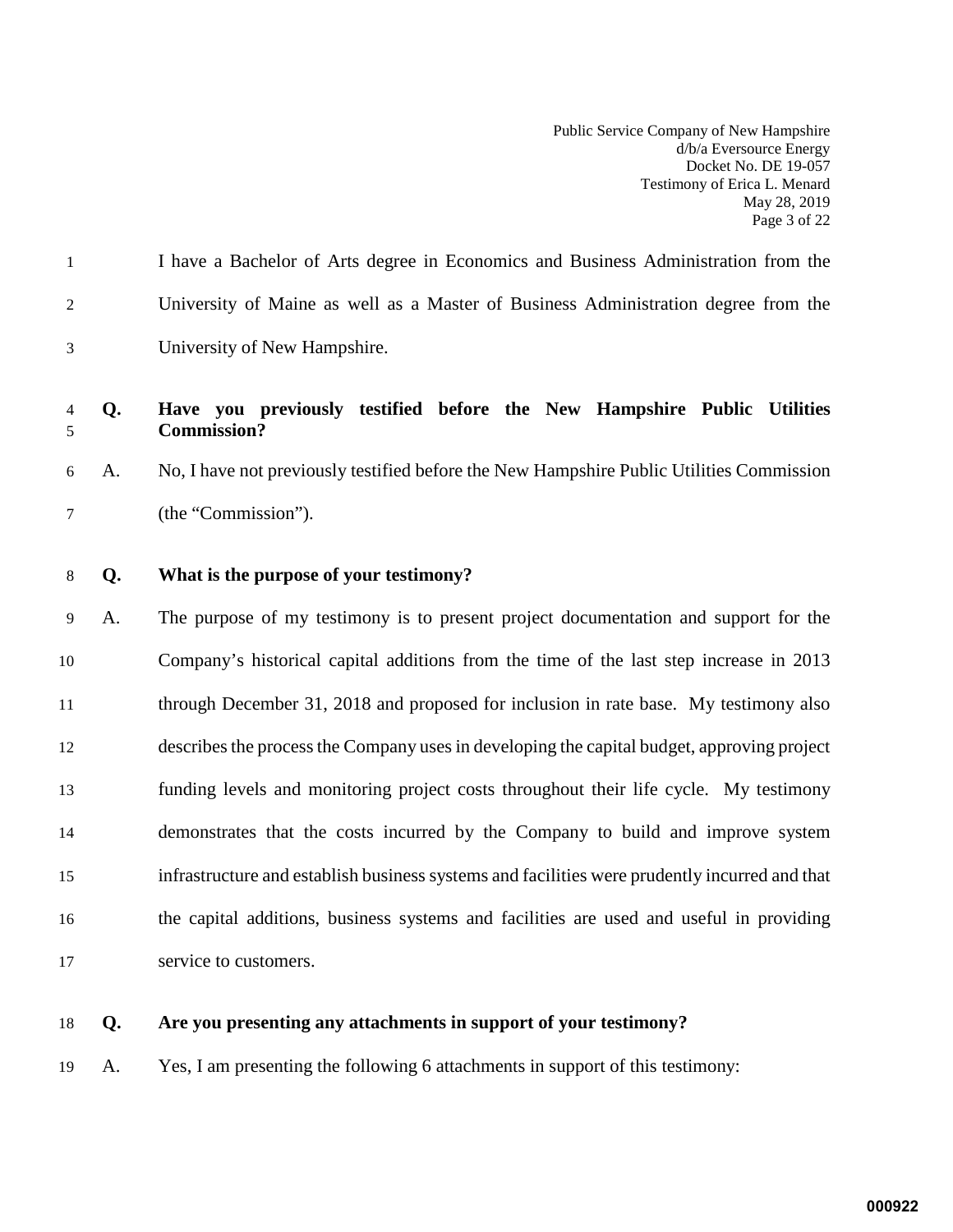| <b>Attachment Designation</b> | <b>Purpose/Description</b>                                      |
|-------------------------------|-----------------------------------------------------------------|
| <b>Attachment ELM-1</b>       | Summary of PSNH Capital Additions $-2013 - 2018$                |
| <b>Attachment ELM-2</b>       | Plant-in-Service Summary by Year $-2013 - 2018$                 |
|                               | Chronological List of Projects/Programs/Annuals for specific,   |
| <b>Attachment ELM-3</b>       | programs and annuals, including analysis of variances from most |
|                               | recent authorization to final project cost                      |
| <b>Attachment ELM-4</b>       | Pre-2015 Capital Project Authorizations Policies                |
| <b>Attachment ELM-5</b>       | Post-2015 Capital Project Authorizations Policy                 |
| <b>Attachment ELM-6</b>       | Delegation of Authority Policy                                  |

1

## 2 **Q. How is your testimony organized?**

- 3 A. In addition to this introductory section, my testimony is organized into the following 4 sections:
- 5 Section II discusses the Company's capital planning and approval process and 6 describes how the construction budget is developed;
- 7 Section III discusses the historical capital additions completed (and included in rate 8 base) since 2013 and includes a description of the major projects in each of the main 9 categories. Section III also describes the supporting exhibits and documentation for 10 these investments; and
- 11 Section IV provides the conclusion.

#### 12 **Q. How is the information presented in your attachments?**

 A. The last step increase for PSNH reflected a portion of net plant additions through March 31, 2013 (Order No. 25,534 (June 27, 2013)). Therefore, the attachments provide documentation and support for the plant additions that have occurred since that last step increase through the end of the test year, December 31, 2018. Because of the calendar year nature of the Company's FERC Form No. 1 filing, the attachments to my testimony present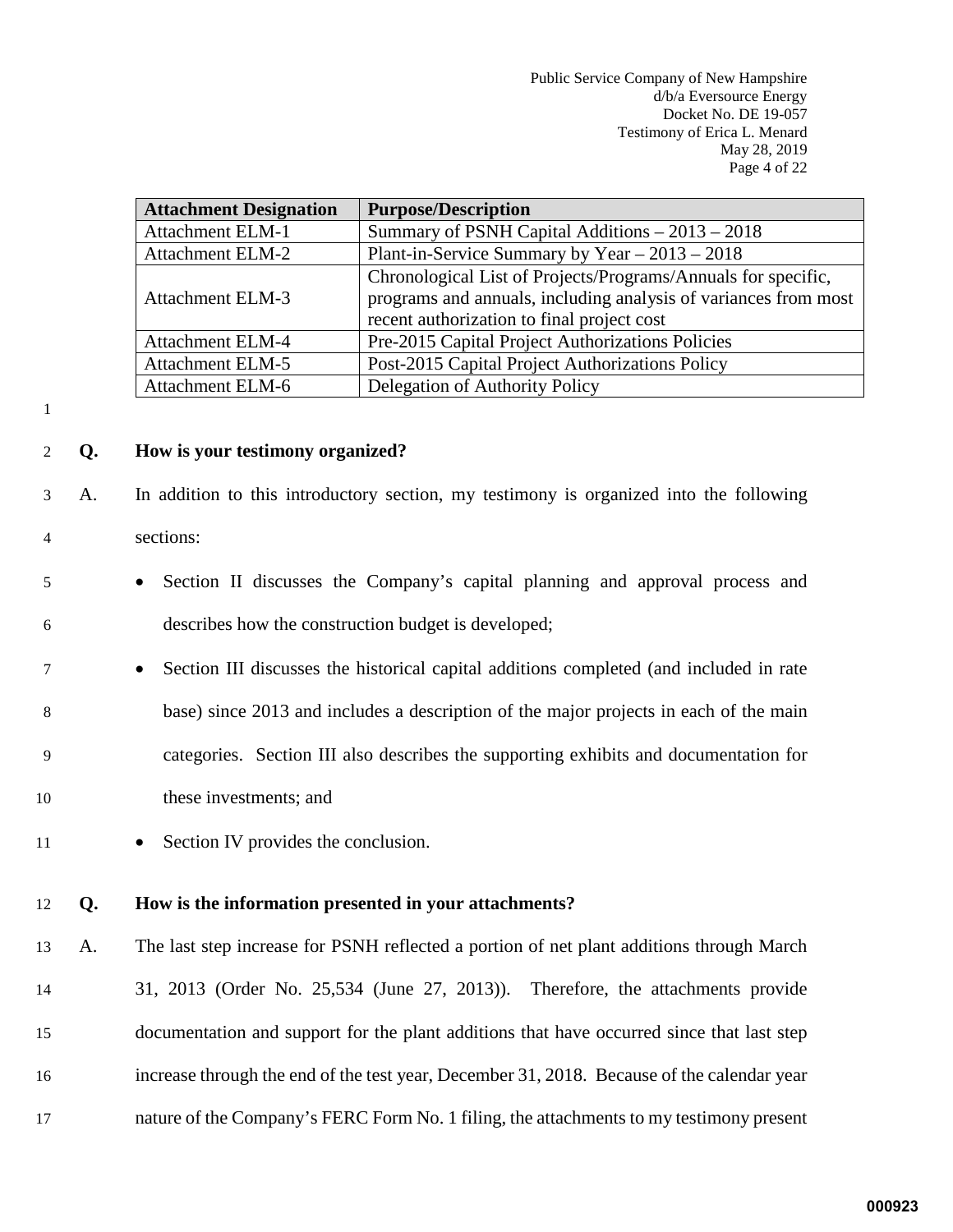Public Service Company of New Hampshire d/b/a Eversource Energy Docket No. DE 19-057 Testimony of Erica L. Menard May 28, 2019 Page 5 of 22

<span id="page-6-0"></span>1 plant addition information on a calendar year basis in order to tie to the numbers in the 2 FERC Form No. 1.

#### <span id="page-6-1"></span>3 **II. CAPITAL PLANNING AND APPROVAL PROCESS**

#### 4 **A.** *Authorization Procedures*

### 5 **Q. What is the Company's policy for project authorization and cost-control process?**

6 A. The Company evaluates all capital projects in accordance with a Project Authorization 7 Policy ("PAP"). Attachment ELM-4 contains the PAP in effect prior to 2015 and 8 Attachment ELM-5 contains the current version of the PAP. The purpose of the PAP is to 9 provide a framework to guide decision-making, evaluation and approval of all capital and 10 reimbursable project spending. Within this framework, the Company is able to identify 11 key corporate spending initiatives; enable the evaluation of all major projects; and 12 prioritize the utilization of corporate financial resources.

 Capital projects subject to the PAP include, but are not limited to, electric operations, real estate/facilities, customer care and information technology. The Company modified the PAP in 2015 to adopt the common process for project authorization and funding across the Eversource Energy organization. Prior to 2015, the Company's project authorization process was conducted through reviews by the Capital Budget Review Committee ("CBRC") in accordance with the Operating Company Review Committee policy, as described below in this testimony. CBRC reviews were conducted frequently to facilitate the progress of the capital program.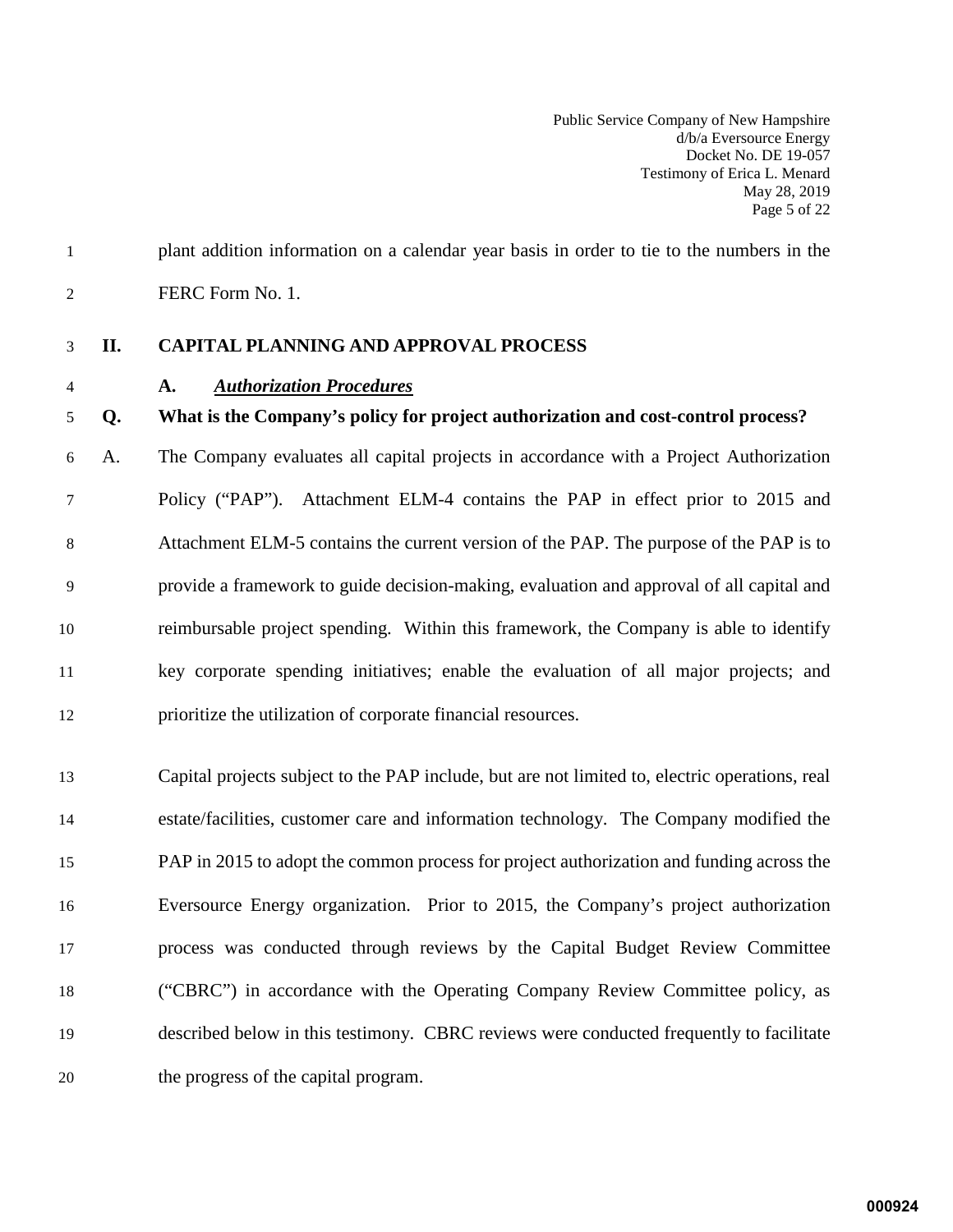Public Service Company of New Hampshire d/b/a Eversource Energy Docket No. DE 19-057 Testimony of Erica L. Menard May 28, 2019 Page 6 of 22

| $\mathbf{1}$   | Beginning in 2015, the Company primarily follows APS-1, a copy of which is provided in |
|----------------|----------------------------------------------------------------------------------------|
| 2              | Attachment ELM-5, and utilizes the PowerPlan® system as the repository for project     |
| 3              | Authorizations are approved in accordance with the Delegation of<br>authorizations.    |
| $\overline{4}$ | Authority ("DOA"), a copy of which is provided in Attachment ELM-6. This process is    |
| 5              | based on Eversource Energy's enterprise-wide project-authorization process, which is   |
| 6              | centralized and standardized across the organization. As an additional measure, the    |
| $\tau$         | Company still conducts capital project reviews through a committee to monitor spending |
| 8              | against the overall capital budget.                                                    |

## 9 **Q. What are the steps in the Company's project authorization process?**

 A. The Company's project authorization process starts with a mid-year meeting of the business planning group (the "Planning Group"). The Planning Group meets to review potential capital spending over the upcoming five-year period and develop a strategic plan (the "Strategic Plan") for presentation to senior management for approval. Each operating area presents its capital spending and resource requirements to the Planning Group for its consideration. The specific capital spending requests made by the operating areas are input into the five-year planning models and the results are compared to financial and performance targets. In addition, spending requests for annual projects and programs are funded using historical spending levels. Together, the specific projects and the annual projects and programs make up the body of work that the Company expects to execute over the five-year period. The Planning Group uses this analysis to develop capital spending levels that balance the Company's financial and performance targets. The Strategic Plan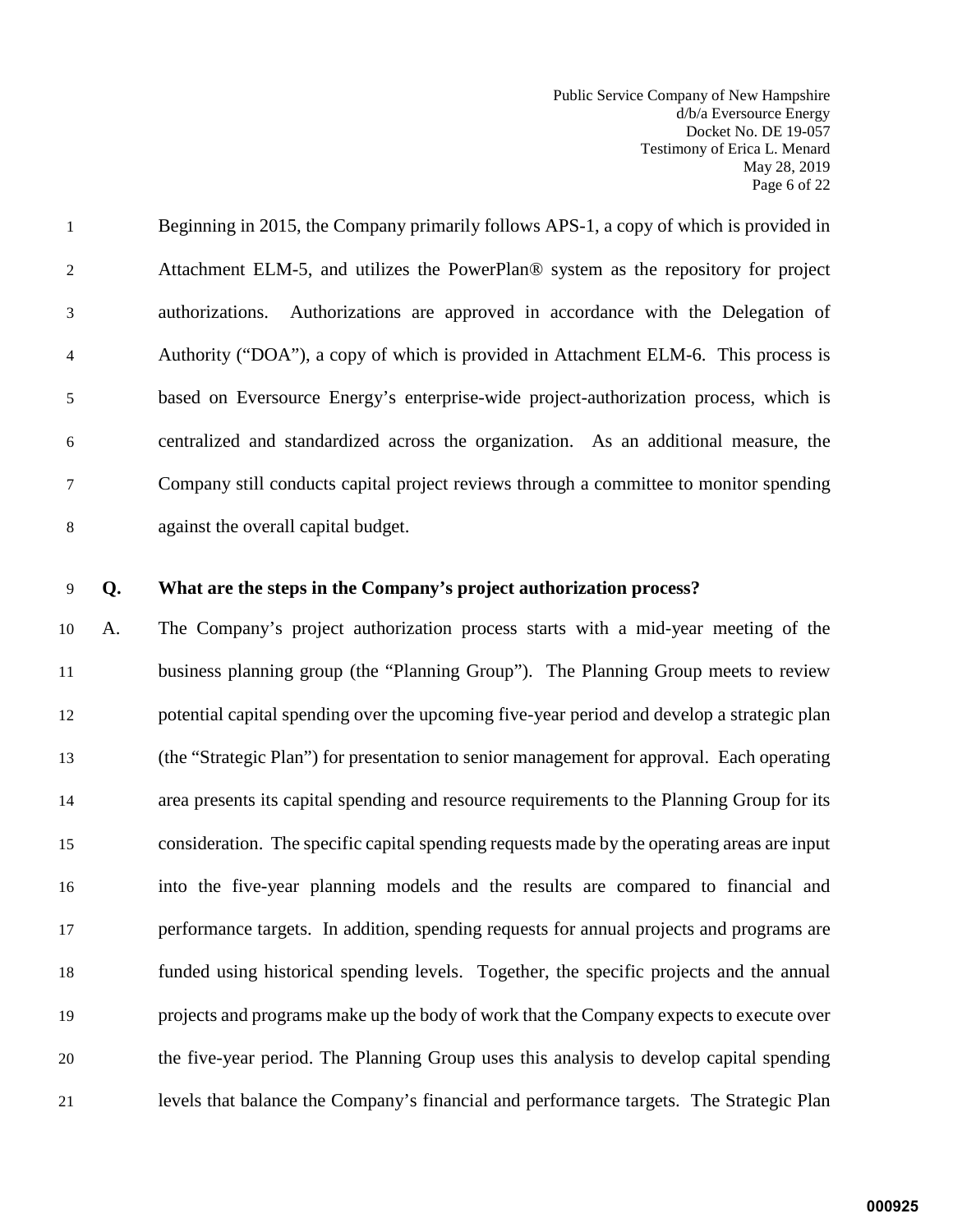- 1 is then presented to senior management for approval. Once approved, the Strategic Plan is 2 used as the foundation for the annual planning process.
- 3 During the annual planning process, projects are reviewed and modified as needed and 4 become the basis for the annual budget. Throughout the year, projects are presented at the 5 appropriate Project Approval Committee ("PAC") meeting for discussion and approval by 6 a quorum of committee members who review the technical merits of each specific project. 7 Once authorized by the PAC, the project is routed for financial approval in the financial 8 system (PowerPlan) according to the Delegation of Authority.
- 

## 9 **Q. How are budgets developed for capital projects?**

 A. Budgets for annual projects are typically based on historical spending levels. Specific projects are identified by engineering and operations groups within the Company and are individually reviewed by a group of Managers and Directors in New Hampshire. This group evaluates the merits and need for each proposed project and develops a priority ranking. Projects with the most significant benefits or that address the most significant needs are included in the capital budget.

16 **Q. How does the Company prioritize capital projects?**

 A. From an overall perspective, the Company's objective is to arrive at a capital budget that represents the optimal balance of executing investments necessary to maintain and improve the performance of the system, while assuring a cost-efficient use of the Company's limited resources. At the same time, PSNH must maintain a level of flexibility in the budget process to deal with contingencies that inevitably occur during the year. On an annual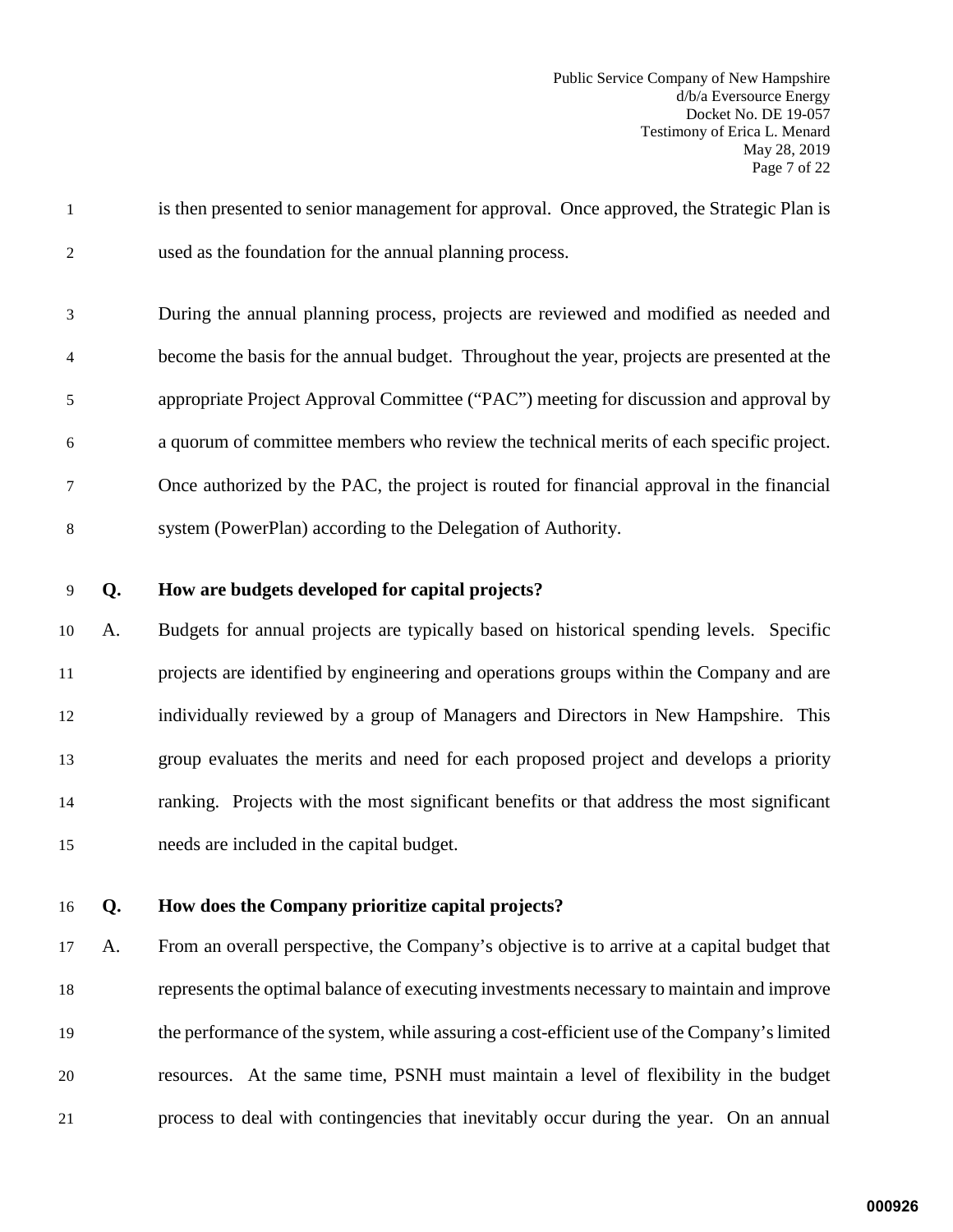Public Service Company of New Hampshire d/b/a Eversource Energy Docket No. DE 19-057 Testimony of Erica L. Menard May 28, 2019 Page 8 of 22

1 basis, the Company develops the capital plan by each operating area in collaboration with 2 the engineering and operations departments to identify specific needs in each area. A 3 variety of factors are considered during the prioritization process, including but not limited 4 to: aging infrastructure needs; system conditions; reliability improvements and initiatives; 5 new customer growth; and resource availability. The portfolio of projects is ultimately 6 evaluated by the Company's senior executives through an extensive budget-review process 7 conducted near the end of each year. Annual projects, service to new customers, and load 8 driven projects are considered necessary and included in the budget. Projects to improve 9 reliability are evaluated based on anticipated impact on performance. Aging asset projects 10 are prioritized based on a number of factors, including safety concerns, age of the asset, 11 difficulty in maintaining the asset or in obtaining spare parts, and other similar 12 considerations.

## <span id="page-9-0"></span>13 **B.** *Project Authorization Process*

14*1. Pre-2015 Project Authorization Process*

## 15 Q. **Please describe the approval requirements for the Company's capital project**  16 **authorizations prior to 2015.**

 A. As indicated above, the Company's project funding and approval process prior to 2015 was handled through meetings of the CBRC. The membership of the CBRC included the directors of the engineering and operations functions, the managers of each operating area, and the managers of Engineering, Substations, System Planning, Operations, IT, Business Services and Facilities/Stores/Transportation. The Company's Vice President of Operations also attended the sessions and served as the chairman of the CBRC.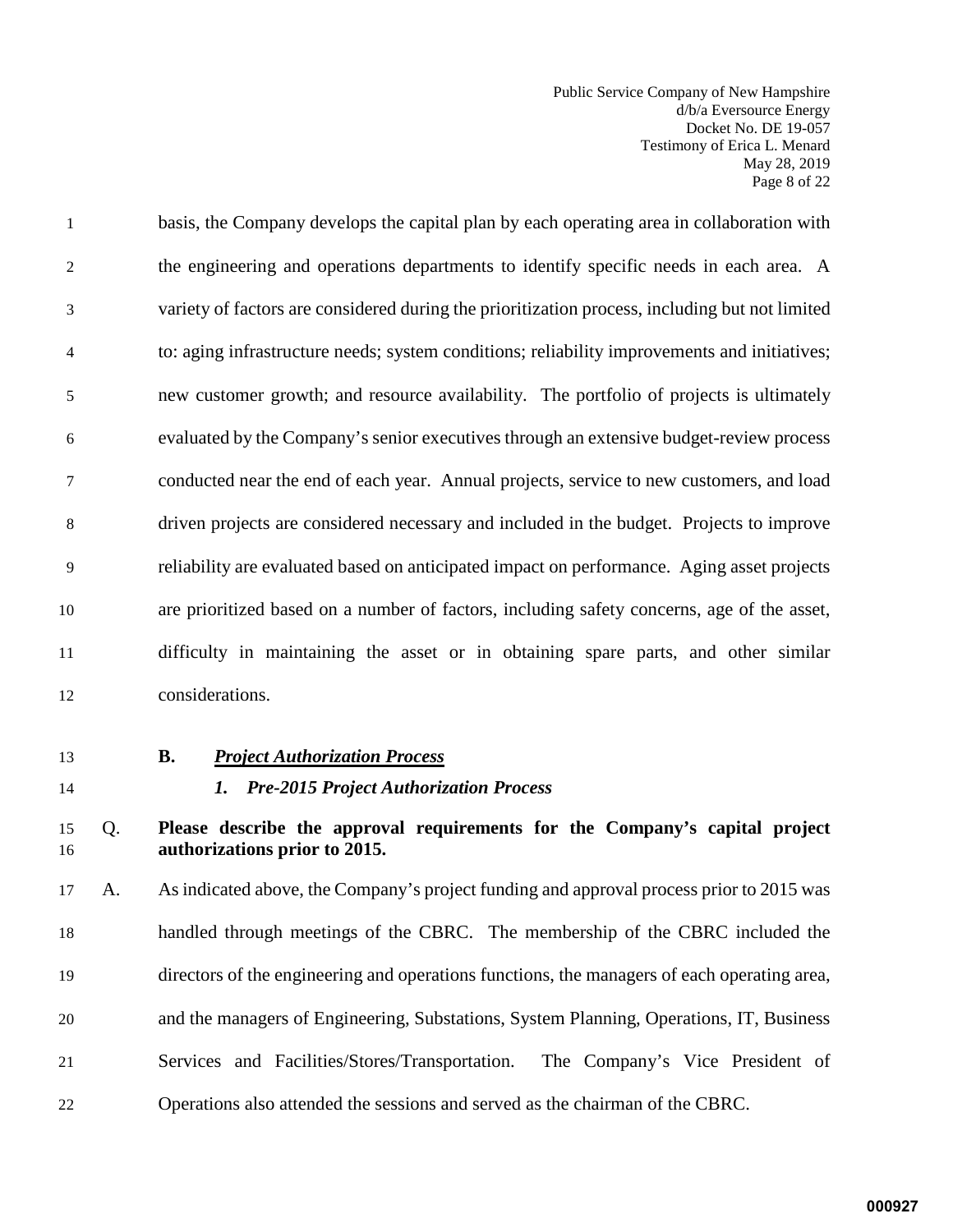Public Service Company of New Hampshire d/b/a Eversource Energy Docket No. DE 19-057 Testimony of Erica L. Menard May 28, 2019 Page 9 of 22

1 Projects were typically proposed by members of the engineering staff and approved after 2 discussion, if the CBRC concluded that the project supported the achievement of service 3 and operations objectives. Project progress was then discussed at subsequent sessions 4 where the CBRC would approve scope and/or funding changes as appropriate.

## 5 Q. **How did the CBRC process ensure that projects met the Company's performance**  6 **objectives and provided the intended benefit to customers?**

7 A. The CBRC membership included representation from all position levels of PSNH up to the 8 director level. This cross section of the Company's leadership ensured that projects were 9 fully assessed during committee discussions. The needs of the individual operating areas were advocated for by the respective area managers along with the engineering team member from the area. Substation project needs were supported by the Manager of System Planning along with Engineering. In addition to having intimate knowledge of the assigned operating area, the operating area managers typically had prior responsibilities in one or more of the other operating areas so that the individuals had a solid understanding of overall system needs.

 For projects related to reliability improvements, the Director and Manager of Engineering and System Planning ensured that all projects were considered based on each project's relative value across the organization so that the most pressing system needs were addressed. The Manager of Business Services (now called Investment Planning) ensured that the budget implications of any changes to the capital budget were considered during 21 the discussions.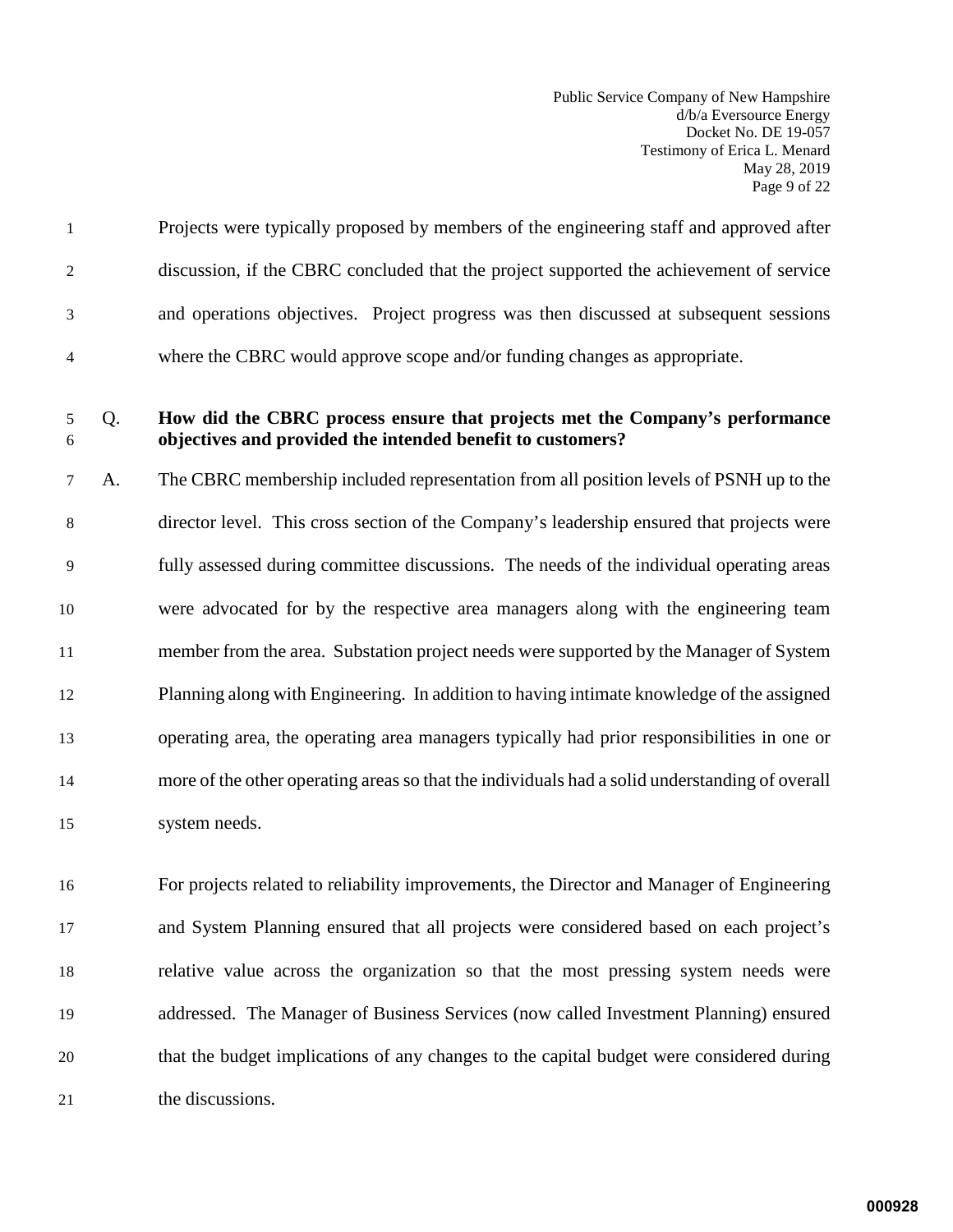Public Service Company of New Hampshire d/b/a Eversource Energy Docket No. DE 19-057 Testimony of Erica L. Menard May 28, 2019 Page 10 of 22

#### 1 Q. **At what point did projects receive formal approval in the capital budget?**

2 A. At the end of each year, Engineering would propose a budget that included known projects 3 with proposed funding levels over the next five years, after reviewing system needs 4 coupled with consultation with Operations. Placeholder values based on historical 5 spending were included for work that was known to be coming but could not be specifically 6 defined, such as a highway relocation project. Multi-year projects with prior spending 7 were assessed to determine current completion status and the required funding going 8 forward. The budget was then reviewed and approved at the CBRC and subsequently 9 presented at higher level budget meetings resulting in its eventual approval at the board 10 level. Once approved, the budget was then used by the CBRC during the course of the 11 year to monitor capital spending versus the financial targets established in the capital 12 operating plan.

#### 13 Q. **How was the approved budget adjusted to account for changes in system needs during**  14 **the course of the year?**

15 A. If changes in system needs arose during the year, the CBRC was charged with assessing 16 the change and making necessary adjustments to the plan so that the fixed amount of capital 17 funding maximized the achievement of the performance objectives.

# 18 Q. **How were project proposals, project variances and changes in system need**  19 **communicated to the CBRC?**

20 A. Project proposals, project variances and changes in system need were typically 21 communicated to the CBRC by members of the Engineering staff. In addition, individuals 22 closely involved with ongoing projects would also attend CBRC sessions as needed to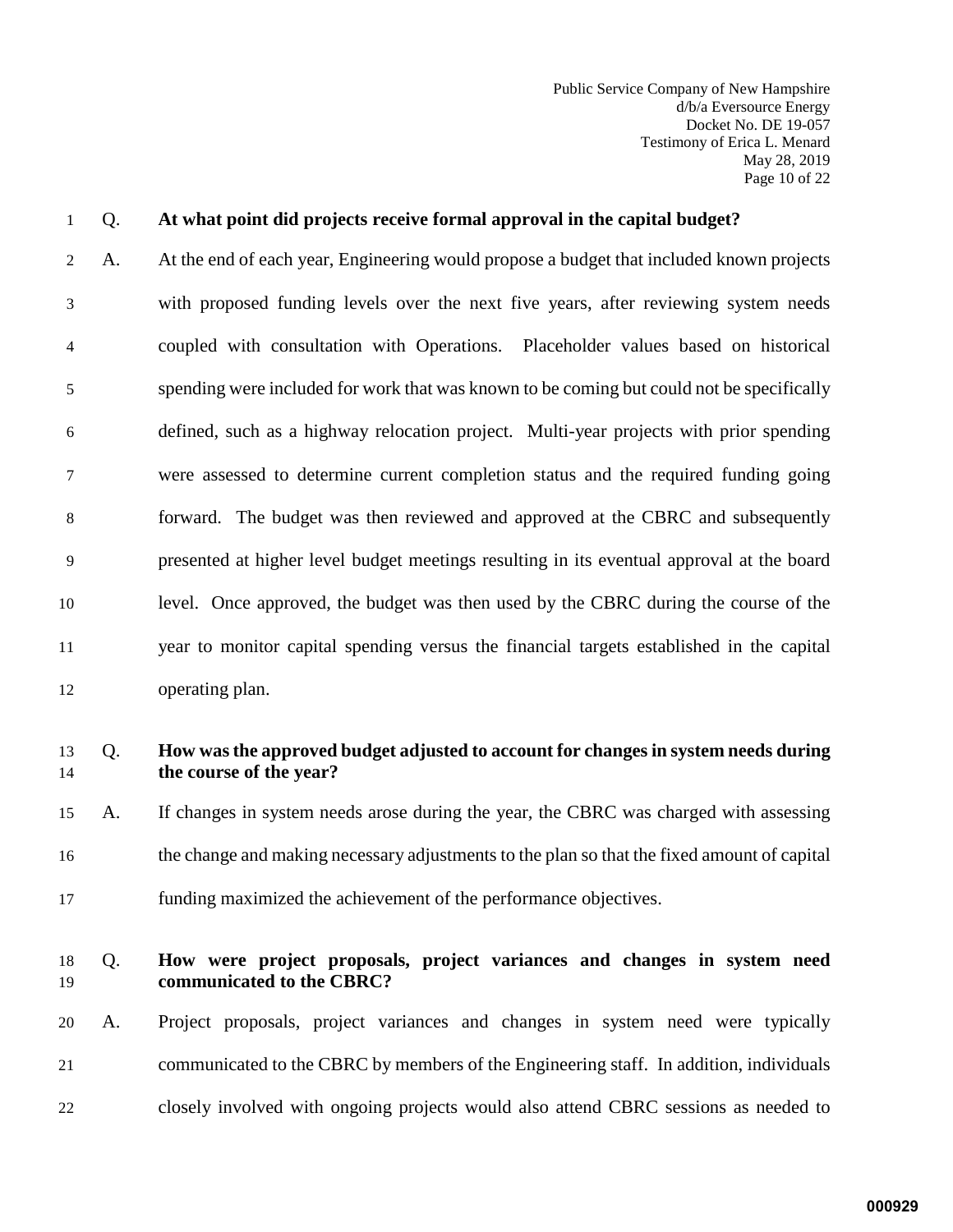Public Service Company of New Hampshire d/b/a Eversource Energy Docket No. DE 19-057 Testimony of Erica L. Menard May 28, 2019 Page 11 of 22

| $\mathbf{1}$   |      | provide a greater level of detail for changes in scope and funding levels. Projects, project        |
|----------------|------|-----------------------------------------------------------------------------------------------------|
| 2              |      | variances and changes in system need were presented to and analyzed by the CBRC.                    |
| $\overline{4}$ | 3 Q. | Were there additional measures to address project funding and scope changes outside<br>of the CBRC? |
| 5 <sup>5</sup> | A.   | Yes. In limited instances, discussions outside of the CBRC process were held to address             |
| 6              |      | spending levels for emergent issues, which were then followed up with a CBRC sheet                  |
|                |      | revision at the next CBRC meeting.                                                                  |

## 8 *2. Post-2015 Project Authorization Process*

## 9 Q. **Please describe the approval requirements for the Company's capital project**  10 **authorizations post-2015.**

 A. Commencing in 2015, projects proposed for inclusion in the capital budget by an operating area require a request for project authorization to be submitted for approval to the senior manager of the relevant operating area in accordance with the PAP. The project sponsor, typically a project originator or a project manager, is responsible for preparing the necessary documentation for approval. As part of the annual budget process, each operating area submits a budget encompassing the requests for project authorization (although project authorizations may be granted throughout the year as circumstances warrant). In addition, a budget for annual projects and annual programs is developed based on historical costs associated with work on the distribution system. The proposed operating area budget must conform to the overall budget amount set by the senior executives. In addition, all capital projects are reviewed and approved by the Plant Accounting department to ensure proper capital and expense classification, project justification and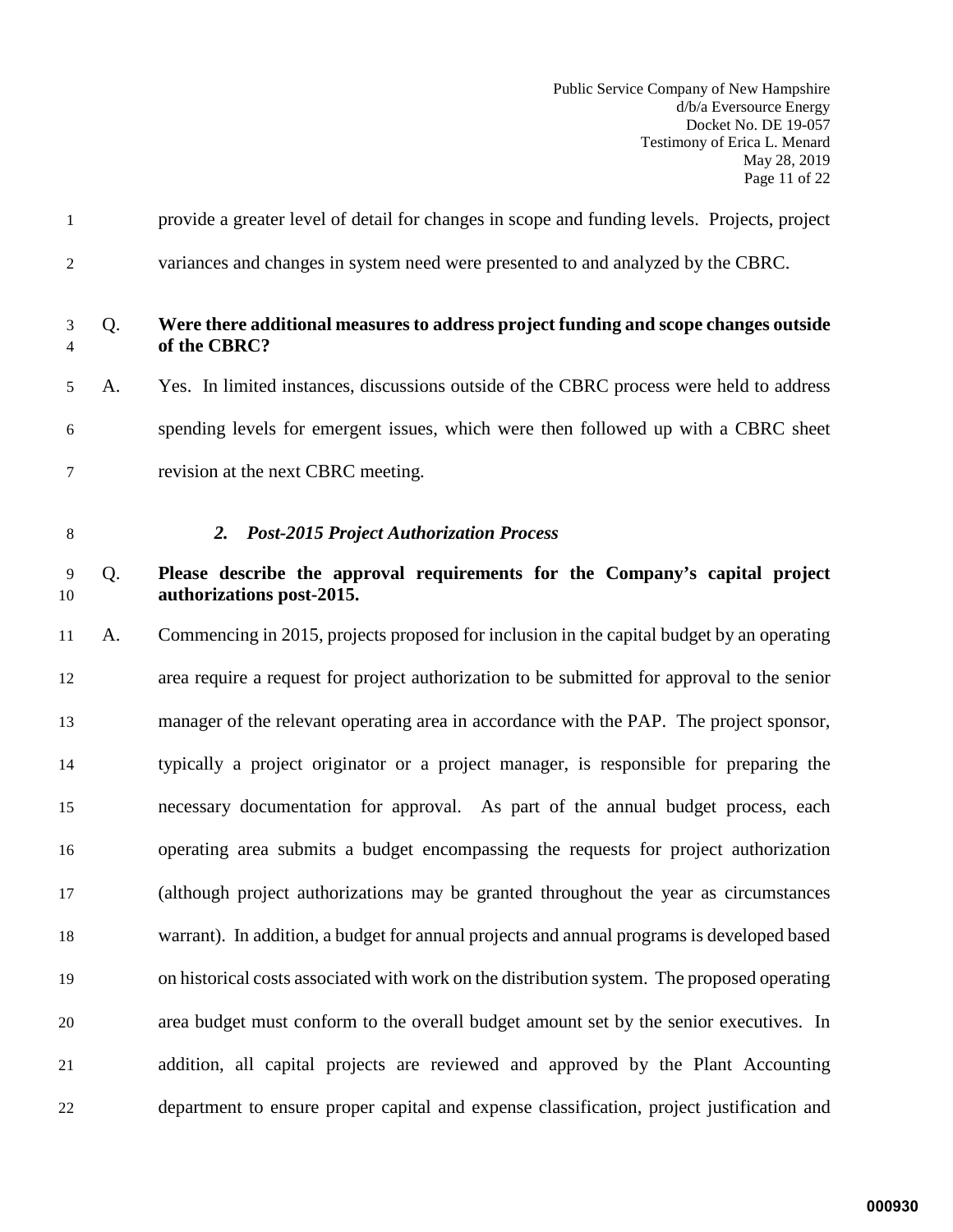Public Service Company of New Hampshire d/b/a Eversource Energy Docket No. DE 19-057 Testimony of Erica L. Menard May 28, 2019 Page 12 of 22

2 Projects are authorized by the Company's management in accordance with the Delegation 3 of Authority on the basis of a Project Authorization Form ("PAF"). A PAF is required 4 where a specific project estimate is expected to exceed the threshold outlined in the PAP. 5 A PAF includes the following sections: 6 • Project Description and Objectives: This section provides a high-level overview of 7 the project and why it should be undertaken. 8 • Scope and Justification: This section provides a detailed summary of the project 9 scope, resource requirements and customer and Company impact. • Financial Evaluation: This section provides an economic analysis of the proposed project. The nature of the economic analysis differs depending on the nature of the project. For example, projects may be evaluated on the basis of a cost-benefit analysis, an alternatives analysis, a cost analysis or another approach appropriate for the type of project under consideration. • Risk Assessment: This section provides an identification of any special management, technical or operational issues and risks involved in the project. • Alternatives Considered: This section evaluates alternatives where the project is a non-revenue project and feasible alternatives exist. • Technology Assessment (Information System Projects only): This section discusses the technology to be employed in the project, internal and external resource requirements and an architectural review of system specifications. • Project Schedule, Milestones and Implementation Plan: This section describes any timing implications and start-up schedules. Because operating area budgets are prepared in advance for the next year, PAFs are generally prepared and authorized on the basis of conceptual estimates. As described below in Section III of my testimony, the attachments accompanying my testimony listing PSNH capital additions include descriptions of projects where the initial authorization

1 unit of property accounting.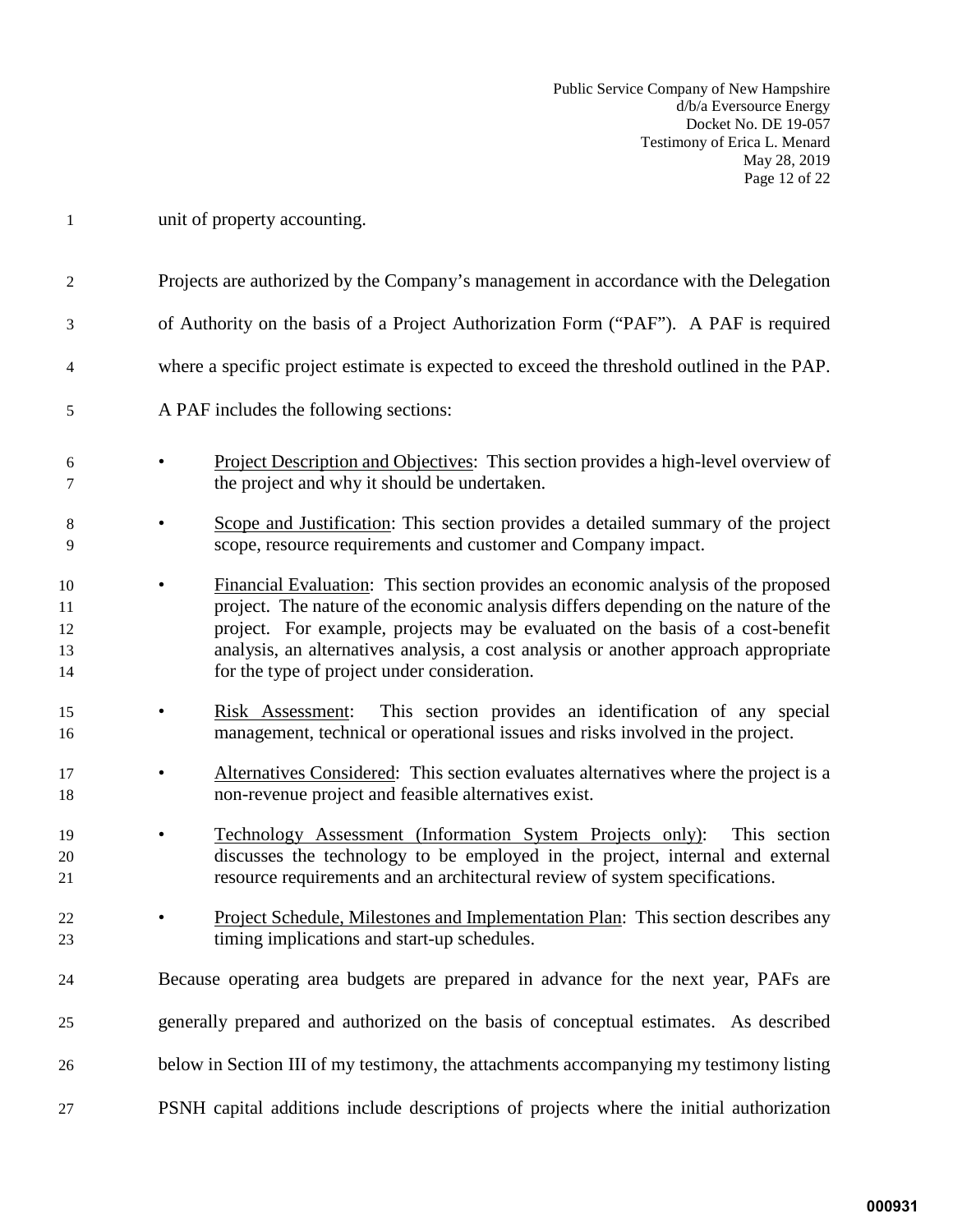1 differed from the pre-construction/post-design cost estimates.

## 2 **Q. At what point do projects receive formal approval in the construction budget?**

3 A. Prior to the start of the calendar year, the level of funding for the capital construction budget 4 is finalized and projects that have been proposed and approved by the Engineering, 5 Operations, and Shared Services groups are added to the budget. Once projects are ready 6 for construction with refined project cost estimates, projects are presented to the PAC. The 7 PAC meets at least monthly to review projects from an engineering, schedule and cost 8 perspective as well as reviewing any projects that require supplemental funding. The PAC 9 consists of a chairperson plus representatives from various disciplines across the Company, 10 including Engineering, Operations, Major Projects, Investment Planning and Integrated 11 Planning & Scheduling. Once the PAC has approved a project for initial or supplemental 12 finding, the project is then approved within the Power Plan system based on Delegation of 13 Authority approval limits, as shown in Attachment ELM-6.

<span id="page-14-0"></span>

## 14 *C. Cost Control Procedures*

## 15 **Q. Once the construction budget is finalized, does the Company have measures in place**  16 **to control costs as the projects are designed and completed?**

 A. Yes. Monthly meetings are held to discuss the status and cost of individual projects within the capital budget. The Company's process requires a Supplement Request Form with revised cost and justification when it becomes likely that the project cost is expected to increase from the original authorized dollar amount in accordance with certain threshold criteria. For Distribution Operations projects up to \$250,000 this threshold is an increase in direct costs of \$25,000 or more. For projects over \$250,000 the threshold is 10 percent.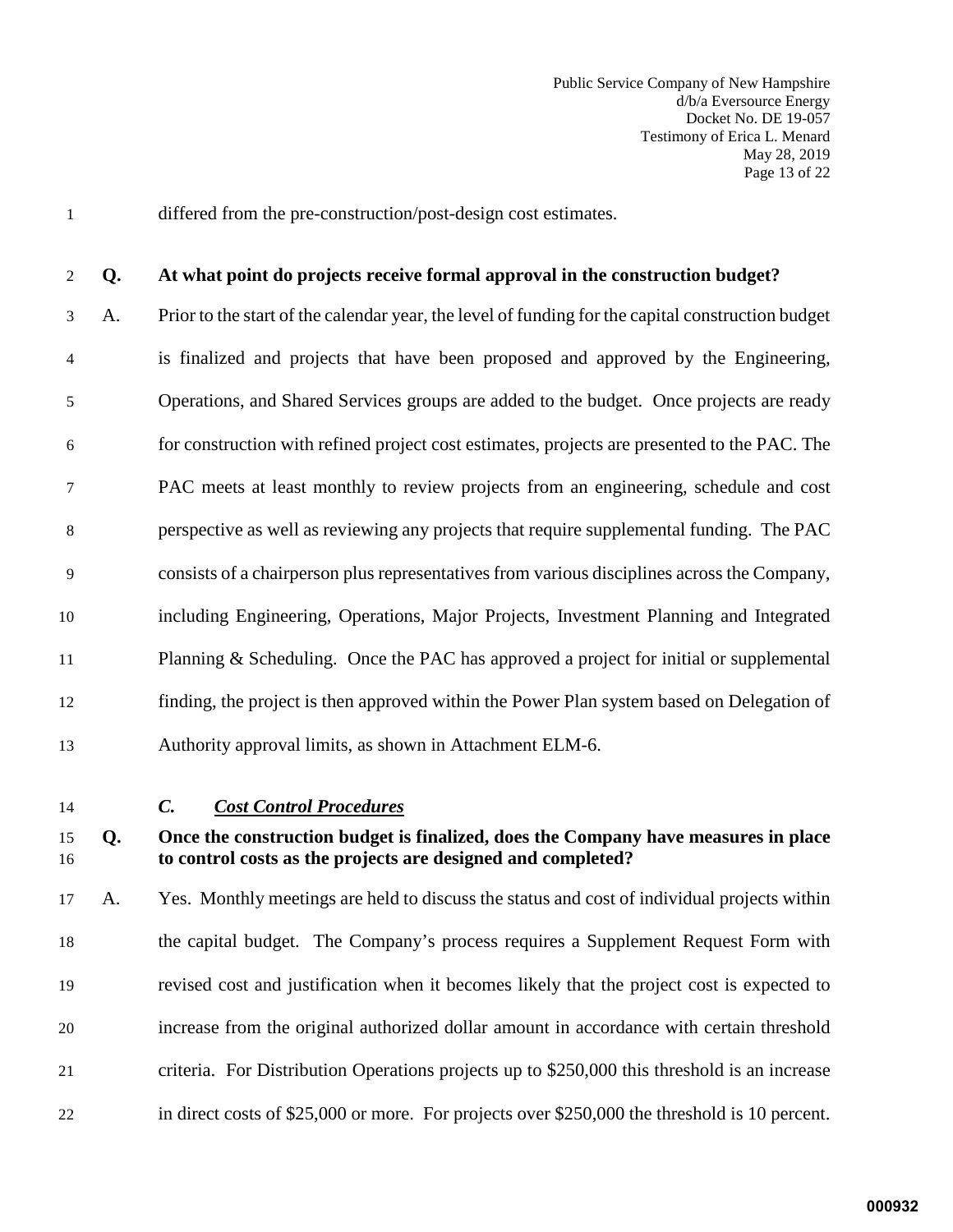Public Service Company of New Hampshire d/b/a Eversource Energy Docket No. DE 19-057 Testimony of Erica L. Menard May 28, 2019 Page 14 of 22

- 1 Supplement Request Forms are reviewed by the Project Authorization Committee and, if
- 2 approved, routed for approval in Power Plan in the same manner as the original PAF.

## 3 **Q. Was the authorization threshold for providing documentation modified during any**  4 **period presented in this case?**

5 A. Yes. During 2014, PSNH temporarily adjusted the authorization threshold for projects 6 with total costs exceeding \$200,000 due to an accounting system transition occurring in 7 August 2014.

## <span id="page-15-0"></span>8 **III. CAPITAL ADDITIONS**

## 9 **Q. What is your understanding of the Commission's standard for inclusion of plant**  10 **investment in rate base?**

 A. It is my understanding that the Commission's long-standing standard for the inclusion of capital additions in rate base is that the capital expenditures must be prudently incurred and the resulting plant must be "used and useful" in providing service to customers. A prudence review involves a determination of whether the utility's actions, based on all that the utility knew or should have known at the time, were reasonable and prudent in light of the circumstances. The Commission considers plant to be "used and useful" if the plant is in service and provides benefits to customers. As demonstrated below and in the attachments that accompany my testimony, the Company's historical capital additions to be included in rate base as of the last step increase on March 31, 2013 through December 31, 2018 are consistent with the Commission's standard.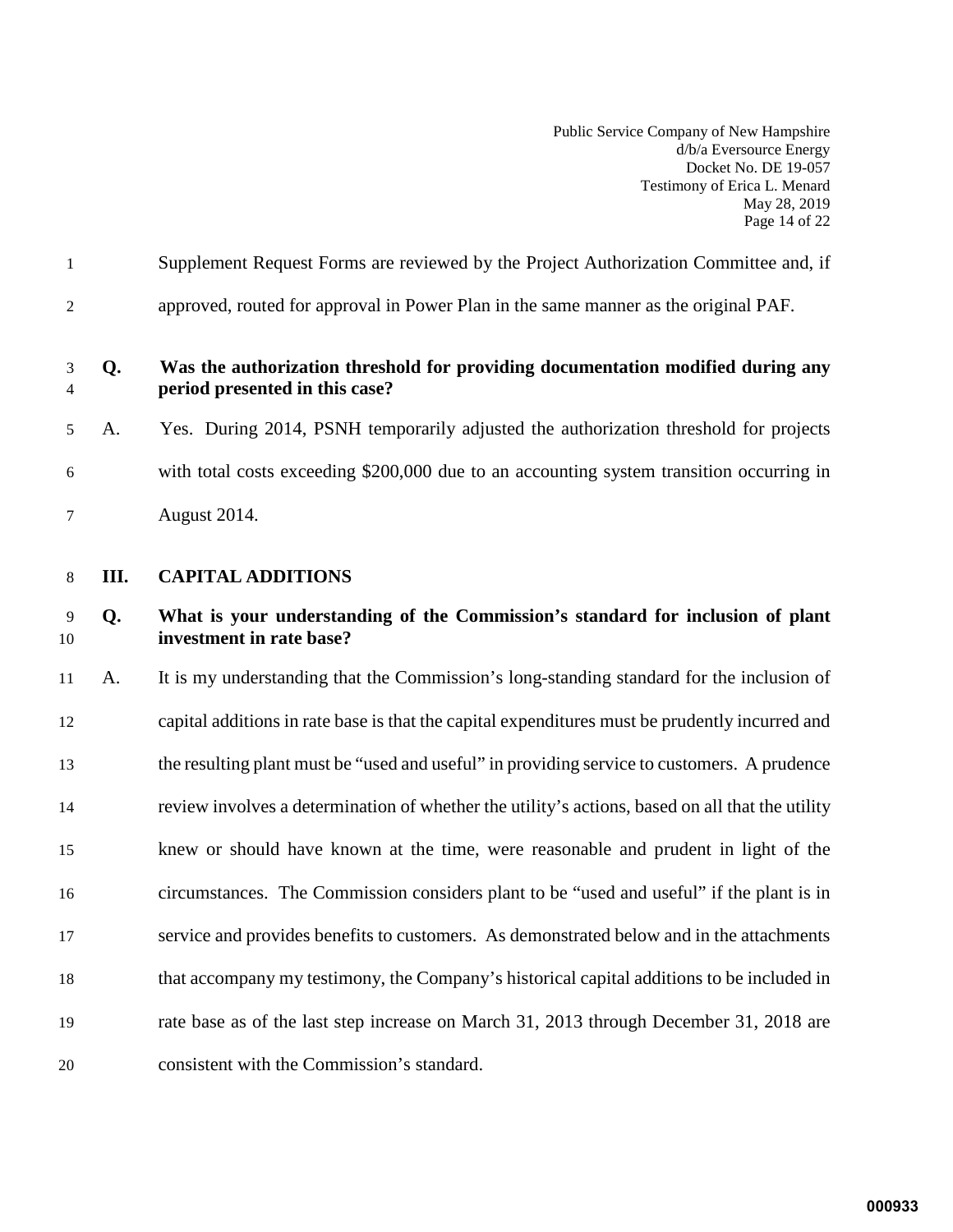Public Service Company of New Hampshire d/b/a Eversource Energy Docket No. DE 19-057 Testimony of Erica L. Menard May 28, 2019 Page 15 of 22

## 1 **Q. What are the major categories of work performed by the Company?**

2 A. PSNH executes a robust capital plan that addresses both reliability and load growth on the 3 system. As described previously, the Company goes through an extensive planning process 4 each year. The following categories are used to monitor and track capital investments in 5 the overhead and underground systems: (1) basic business, which primarily includes 6 emergent equipment failures, corrective replacements, pre-capitalized transformers, 7 lighting and reimbursable work; (2) new customer growth; (3) capacity expansion, which 8 includes both upgrades and reinforcements to infrastructure; (4) reliability improvements, 9 which includes several programs aimed at reinforcing, automating and upgrading the 10 Company's infrastructure; and (5) regulatory commitments, which primarily includes the 11 Company's Reliability Enhancement Program ("REP") investments.

## 12 **Q. Please explain how the Company has segmented and categorized capital additions,**  13 **and the respective documentation, for presentation in your attachments.**

 A. As an initial matter, the Company has segregated all capital additions into three distinct categories: (1) distribution plant; (2) general plant; and (3) intangible plant. Distribution plant covers distribution system assets, including but not limited to substations, poles, wires, and transformers. General plant is typically associated with Company facilities such as area work centers, land, vehicles and equipment. Intangible plant is typically associated with IT investments.

20 Each category of capital additions is further segmented into sub-categories that have 21 distinct capital addition documentation requirements. These sub-categories consist of 22 annual projects and programs, and specific projects. Annual projects are defined as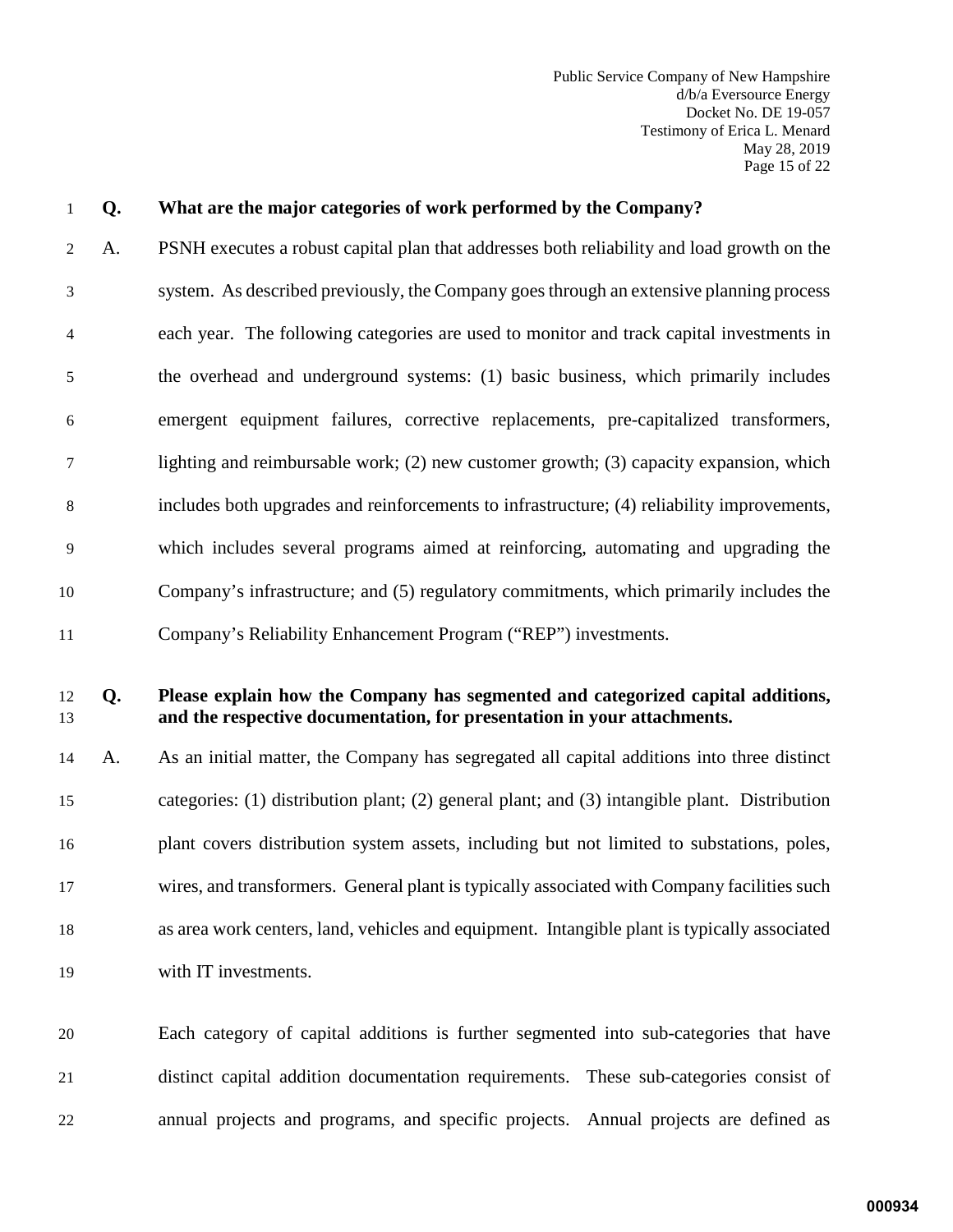Public Service Company of New Hampshire d/b/a Eversource Energy Docket No. DE 19-057 Testimony of Erica L. Menard May 28, 2019 Page 16 of 22

1 projects that are high-volume and low-dollar in nature. Work orders for annual projects 2 are typically under \$100,000 in direct costs. Examples of annual projects are new services, 3 capital tools, obsolescence and asset renewal, line relocations, and service work. These 4 projects are funded at a consistent level from year to year and utilize the same project 5 names each year.

6 Annual programs support a particular body of work and are typically lower in volume but 7 higher in cost. Examples of annual programs are reject pole replacements, oil-circuit 8 breaker replacements, direct-buried cable replacements, vehicle purchases, and tools and 9 equipment projects. These projects are typically funded at a consistent level from year to 10 year but can vary depending on the nature of the work to be completed in the year. These 11 projects also utilize the same project names each year.

 Specific projects are projects where a stand-alone project is being constructed. Examples of these projects include new substation, new lines, and circuit conversions. Specific projects have a defined start and end date for construction with a defined project cost and may be managed by a project manager and have unique project names for the specific body of work to be executed.

## 17 **Q. Have you provided documentation in support of the Company's capital additions in**  18 **in Attachments ELM-1 through ELM-3?**

19 A. Yes. Attachment ELM-1 through Attachment ELM-3 identify the capital additions 20 completed and included in rate base for the Company from the time of the last step increase 21 in 2013 through December 31, 2018. The attachments provide information on a calendar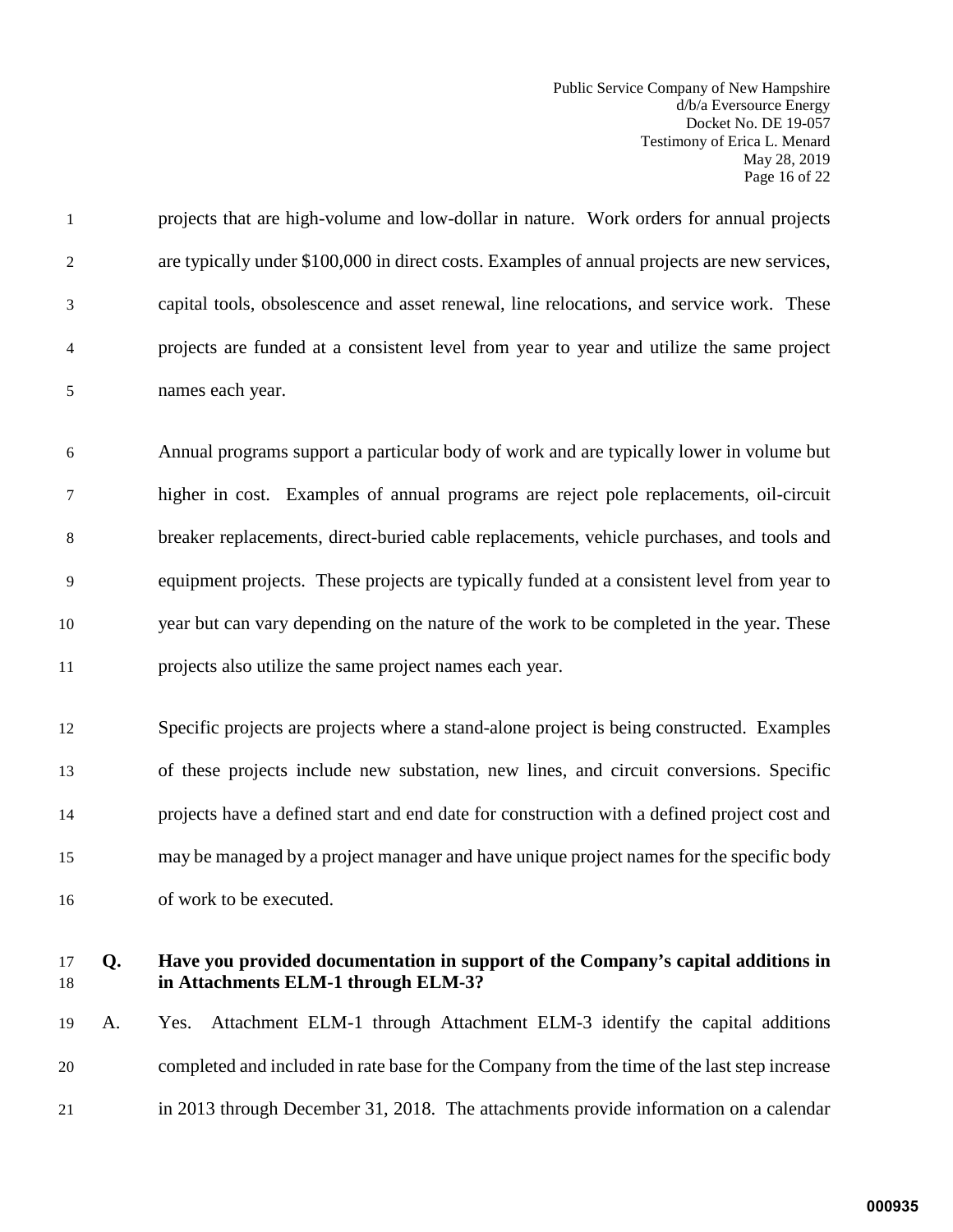| 1              | year basis. The attachments are more specifically described as follows:                    |
|----------------|--------------------------------------------------------------------------------------------|
| 2              | Attachment ELM-1 is a Summary of PSNH Capital Additions for the period<br>$\bullet$        |
| 3              | January 1, 2013 through December 31, 2018. This attachment is one page and                 |
| $\overline{4}$ | shows total capital additions by year and is fully reconciled to the FERC Form No.         |
| 5              | 1.                                                                                         |
| 6              | Attachment ELM-2 is a Plant-in-Service Summary by Year for the period January<br>$\bullet$ |
| 7              | 1, 2013 through December 31, 2018. This attachment includes six sub-parts, one             |
| 8              | for each year $2013 - 2018$ . This attachment shows plant in service by project,           |
| 9              | functional class and utility account over this period. For each year, the attachment       |
| 10             | includes a one-page summary sheet of total electric plant in service, and identifies       |
| 11             | plant-in-service amounts divided into three types of projects: Specific Projects Over      |
| 12             | the Threshold, Annual Projects Over the Threshold, Programs Over the Threshold             |
| 13             | and Projects Under the Threshold. For each of the three project types, the summary         |
| 14             | sheets provide a breakdown by category (distribution plant, general plant and              |
| 15             | intangible plant). The project detail in support of the data included in the summary       |
| 16             | sheets is provided in Attachment ELM-3, which is described below. The total                |
| 17             | electric plant in service shown on the summary sheet for each year also includes           |
| 18             | Production and Transmission, but those additions are not part of this filing. Those        |
| 19             | segments were included to be able to tie out to the FERC Form No.1 report.                 |

- 
- 20 Attachment ELM-3 is a Chronological List of Projects for specific projects, annual 21 projects and programs, including analysis of variances from most recent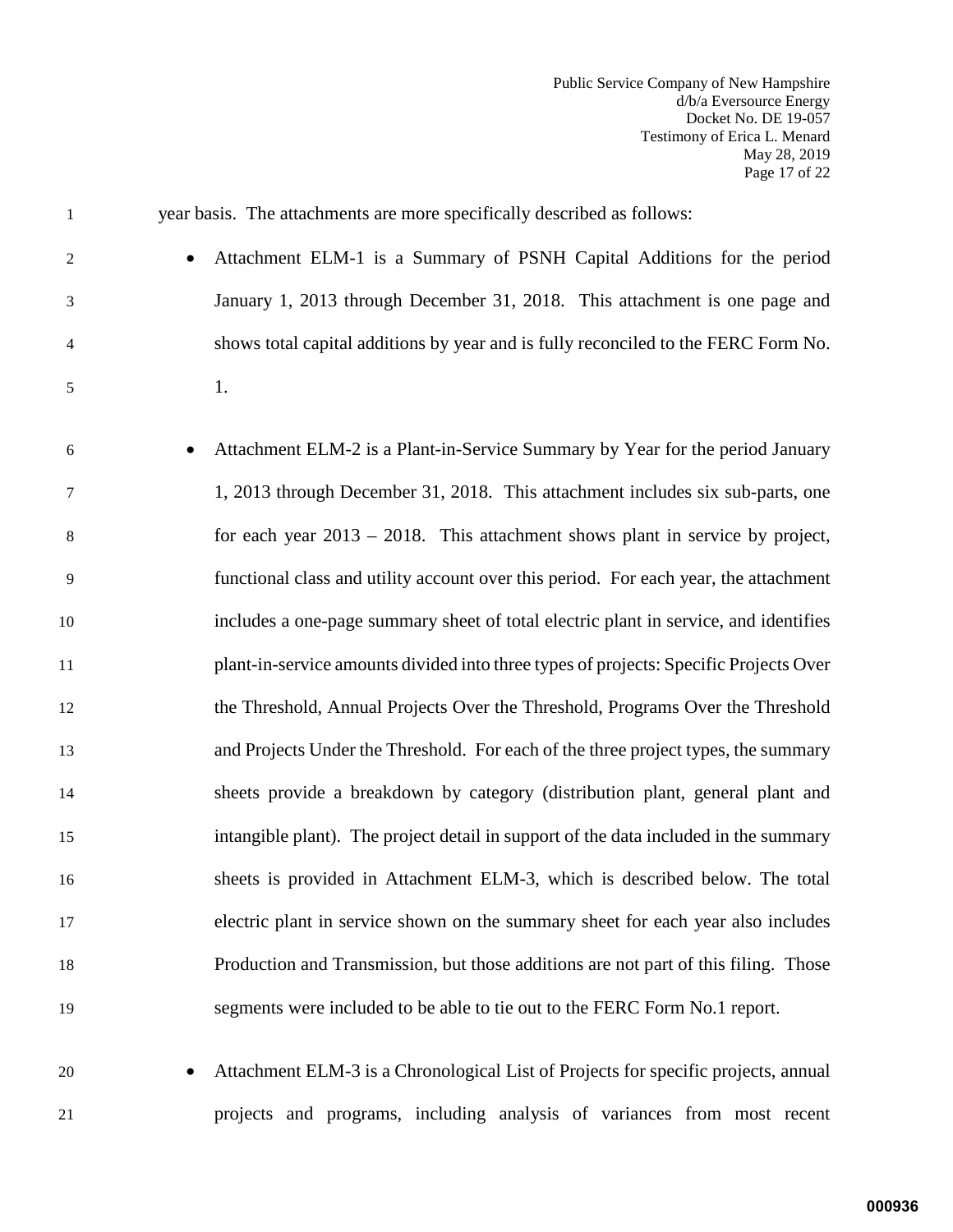Public Service Company of New Hampshire d/b/a Eversource Energy Docket No. DE 19-057 Testimony of Erica L. Menard May 28, 2019 Page 18 of 22

1 authorization to final project cost. The costs included are project life to date costs 2 for specific projects, and annual project costs for annual projects and programs. 3 The sum of these projects do not tie to FERC Form No.1 pages, but are included to 4 demonstrate the comparison of estimated to actual project costs.

#### 5 **Q Please describe in more detail the information included in Attachment ELM-3.**

6 A. As noted above, for the years 2013 – 2018, Attachment ELM-3 identifies all specific 7 projects and annual projects with total charges in excess of the threshold in place at the 8 time the project was placed in service. For years 2014 and 2014, the comparison of actual 9 to authorized amount is based on total costs. For years 2015 through 2018, the comparison of actual to authorized amount is based on direct costs. These cost comparisons are in accordance with the applicable PAP in place at the time the project was placed in service. Attachment ELM-3 includes summary detail, including, as appropriate, variance analyses of each capital addition to the revised authorized amount for each addition. Within each category, projects are listed by year, plant type, project number and project description. The summary detail in Attachment ELM-3 includes the following cost information for specific projects with total charges over the threshold:

- 
- 17 Pre-Construction Estimated Total Costs (Authorized);
- 
- 18 Revised Estimated Total Costs (Authorized);
- 19 Actual Total Costs;
- 20 Total Cost Variance Amount (difference between revised authorization and actual 21 cost);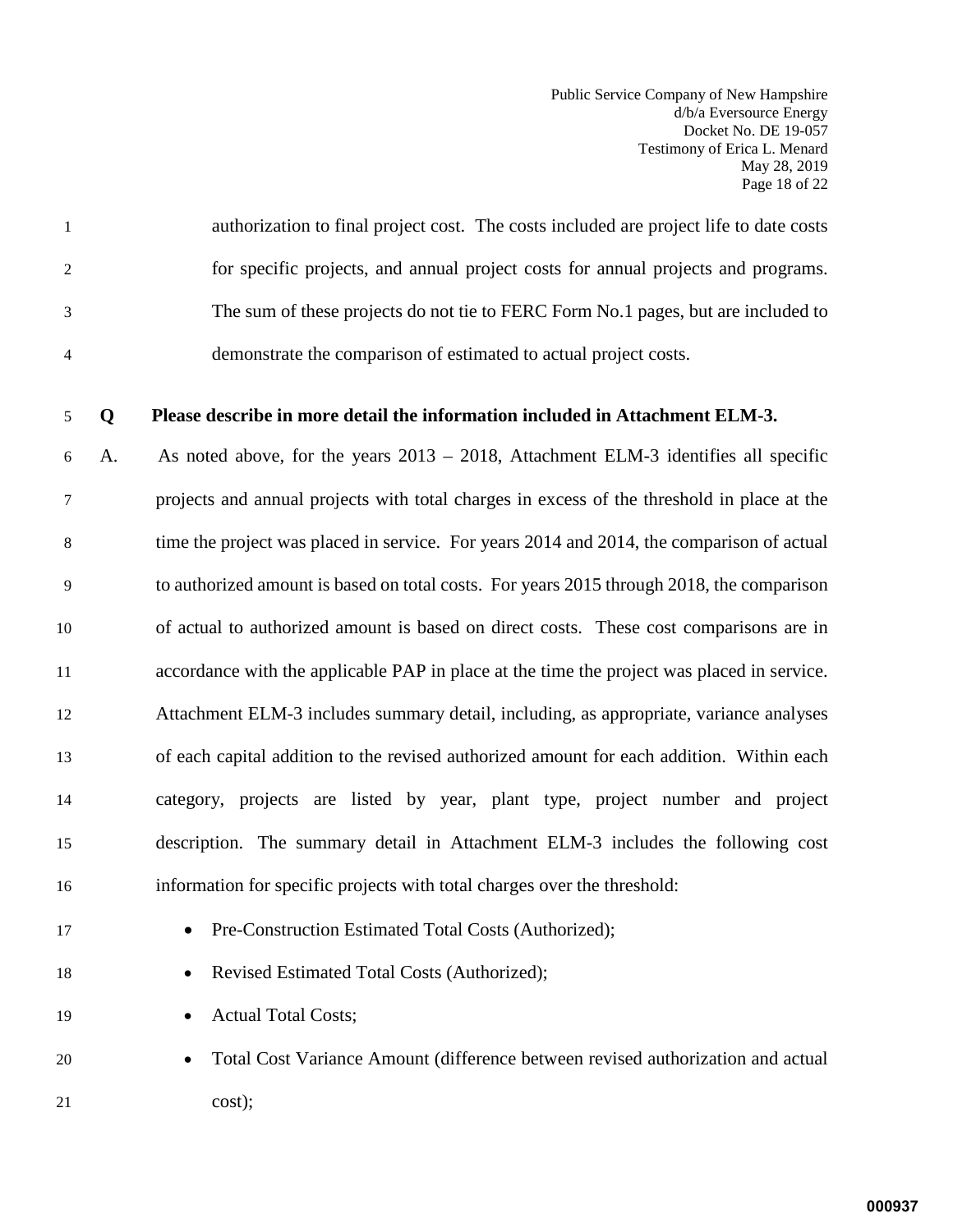Public Service Company of New Hampshire d/b/a Eversource Energy Docket No. DE 19-057 Testimony of Erica L. Menard May 28, 2019 Page 19 of 22

- 
- 1 Percent of Actual Total Costs compared to Revised; and
- 2 Total (Direct and Indirect) Cost of Project.

## 3 **Q. Please summarize the capital additions the Company has made to its distribution**  4 **system since the last step increase.**

<sup>6</sup> **Table 1**

| Plant Additions by Category by Year (\$ millions) |       |       |       |       |       |       |       |
|---------------------------------------------------|-------|-------|-------|-------|-------|-------|-------|
| Category                                          | 2013  | 2014  | 2015  | 2016  | 2017  | 2018  | Total |
| <b>Basic Business</b>                             | 32.1  | 42.9  | 61.6  | 47.4  | 54.0  | 51.3  | 289.4 |
| New Customer                                      | 8.9   | 6.3   | 5.4   | 6.1   | 8.6   | 9.6   | 45.0  |
| Peak Load/Capacity                                | 12.8  | 11.2  | 19.7  | 15.9  | 3.1   | 3.1   | 65.7  |
| <b>Regulatory Commitments</b>                     | 0.0   | 0.1   | 0.5   | 1.0   | 0.0   | 0.1   | 1.7   |
| <b>Reliability Enhancement Program</b>            | 25.9  | 17.6  | 3.7   | 57.6  | 38.8  | 4.3   | 147.8 |
| Reliability                                       | 20.6  | 27.1  | 35.8  | 40.2  | 42.6  | 84.7  | 250.9 |
| Total                                             | 100.3 | 105.3 | 126.6 | 168.1 | 147.2 | 152.9 | 800.4 |

7

8 As noted earlier in my testimony, the 2013 amount includes plant additions from January 9 1, 2013 through March 31, 2013, a portion of which were included in the 2013 step 10 increase. In addition, about \$148 million of plant additions associated with the REP are 11 included in Table 1 between January 1, 2013 and December 31, 2018, but are currently 12 being recovered in base distribution rates through annual reconciliation mechanisms.

## 13 Q. **Are all of the investments used and useful in providing service to customers?**

 A. Yes, all of the investments over this period are used and useful in the provision of service to PSNH customers. However, only 80 percent of non-REP plant in service as of March 31, 2013 is being recovered in rate base according to the last step increase. None of the plant additions after March 31, 2013 (excluding REP plant in service), are included in rate

<sup>5</sup> A. Table 1 below provides Plant Additions by Category for the years 2013 – 2018: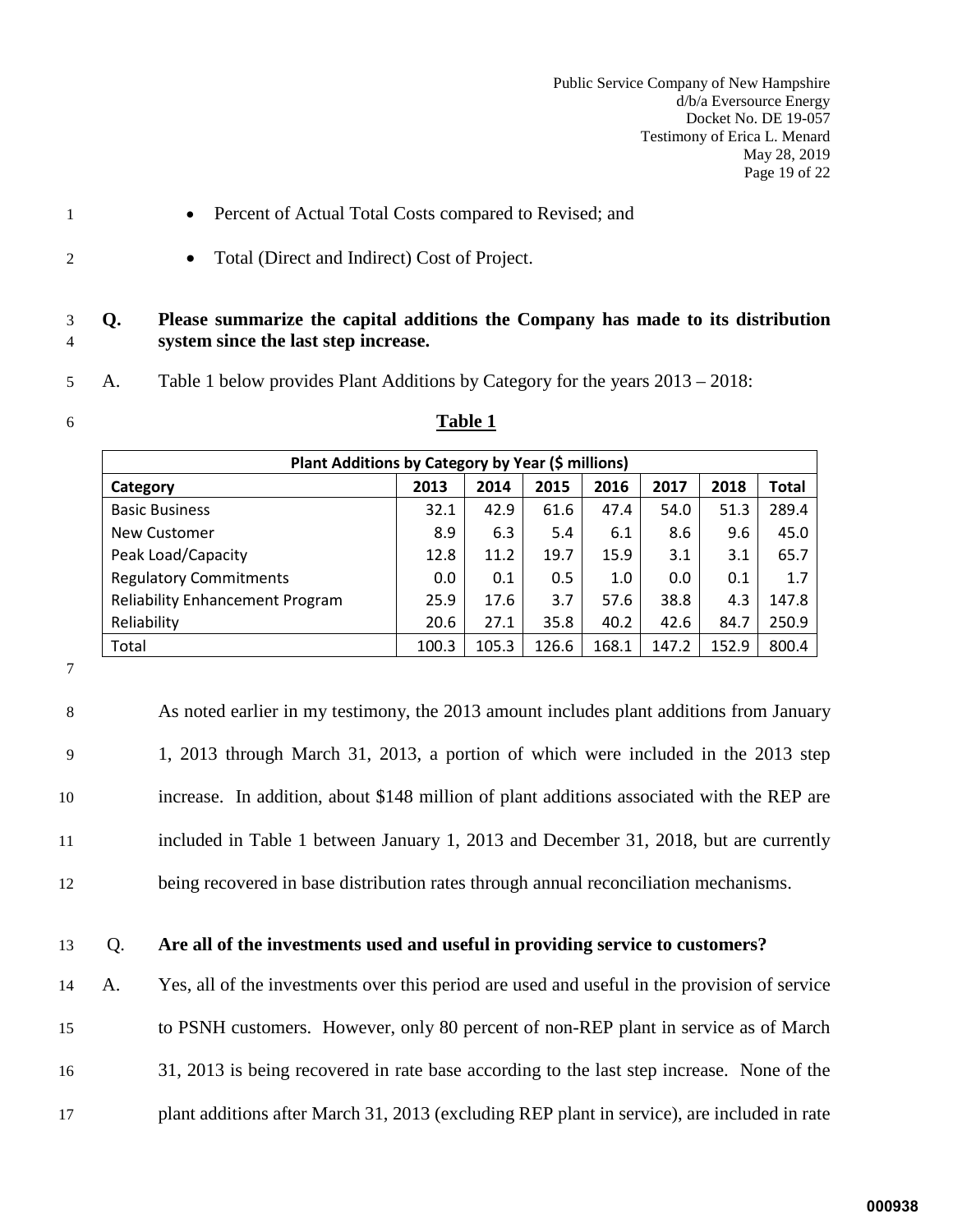1 base and the Company is seeking to recover those costs through this rate case. 2 **Q. Were all of the costs for these investments prudently incurred?** 3 A. Yes. As described earlier, the Company follows a comprehensive process for project

4 authorization and cost-control in developing and implementing its capital program.

# 5 **Q. Please describe the Company's plant additions in the Basic Business category.**

6 A. The investments in this category primarily includes emergent equipment failures, 7 corrective replacements, pre-capitalized transformers, lighting and reimbursable work such 8 as: Third Party/Joint Owner Work (work required of utility pole owners to accommodate 9 attachments by either joint owners or third parties such as pole replacements); Basic Business – Other (purchase of office furniture); Insurance Claim/Keep Cost (customer equipment damage claims due to events on the Company's distribution system); Line Relocations/Act of Public Authority (cost of relocation of existing distribution facilities required by State highway, Municipal, redevelopment, private entities or Company needs); Pre-Capitalized Line Transformers (purchase, initial installation and retirement of overhead, underground and pad-mounted distribution transformers and voltage regulators); Lighting (work required by State, Municipal and private area outdoor lighting customers); Emergent Equipment Failures – Line (repairs, removal, and replacement of existing facilities requiring capital work); Emergent Equipment Failures – Substation (repairs, removal, and replacement of existing facilities requiring capital work in substations); Environmental (capital work to replace transformers containing PCBs); and Capital Tool Purchases (purchases of tools individually valued at over \$500).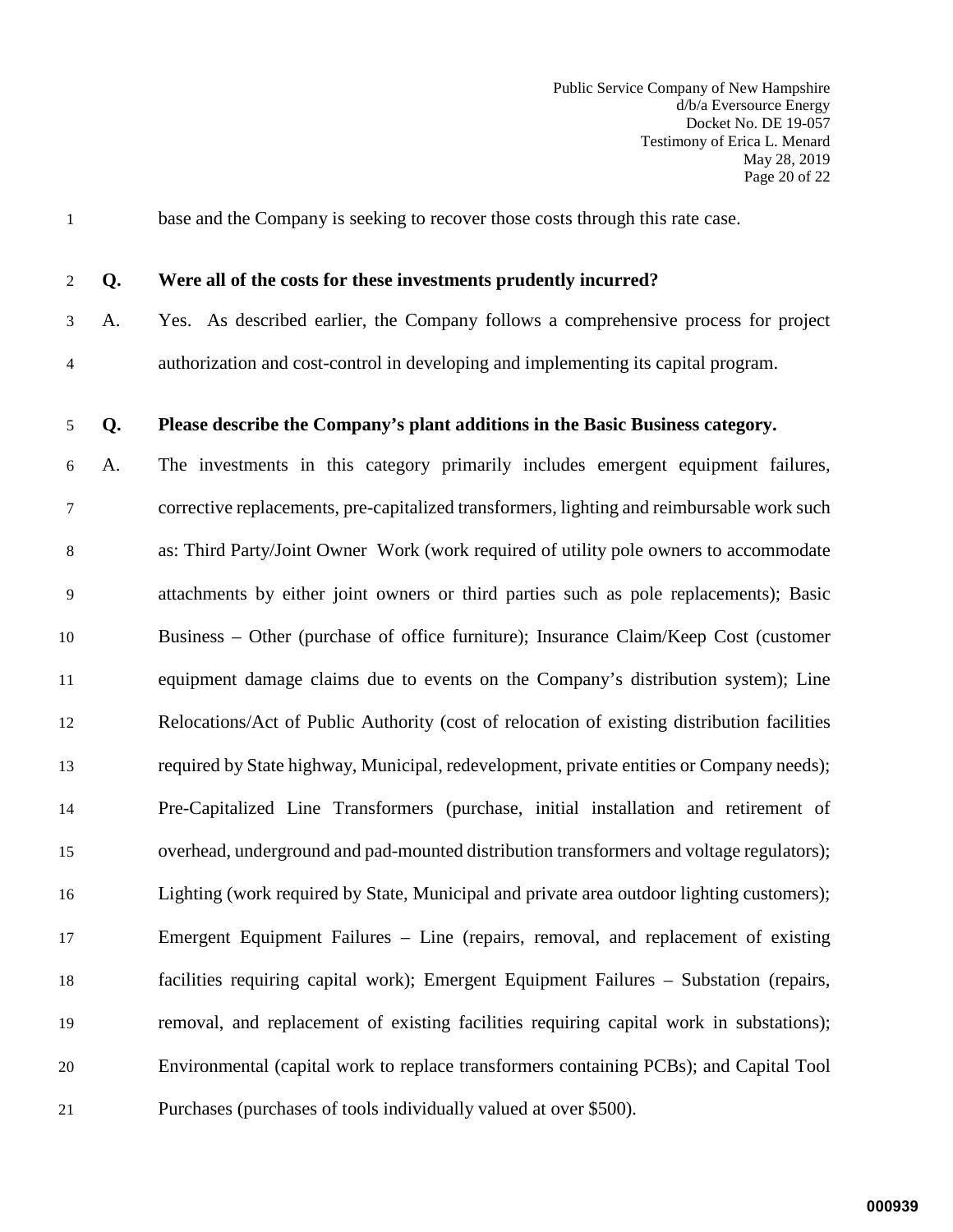Public Service Company of New Hampshire d/b/a Eversource Energy Docket No. DE 19-057 Testimony of Erica L. Menard May 28, 2019 Page 21 of 22

|                | Q. | Please describe the Company's plant additions in the New Customer category.               |
|----------------|----|-------------------------------------------------------------------------------------------|
| 2              |    | This category includes distribution overhead, duct system, and direct-buried construction |
| 3              |    | (excluding transformer purchases) required to serve new customers or upgrade service to   |
| $\overline{4}$ |    | existing customers.                                                                       |
|                | O. | Please describe the Company's plant additions in the Peak Load/Capacity category.         |

6 A. This category includes investments in distribution line and substation projects to address 7 actual or projected overloads of facilities due to general load growth in specific areas. It 8 also includes funding for projects necessary to maintain voltage at customer delivery points 9 within limits prescribed by the Commission.

# 10 **Q. Please describe the Company's plant additions in the Regulatory Commitments**  11 **category.**

 A. This category includes plant additions in the REP, which has included vegetation management, pole replacement, oil circuit breaker replacement, distribution automation, relay upgrades, line sensors, plus many other projects focused on improving reliability and specifically tracked and reported annually by the Company. In addition, this category includes funding for repairs to distribution facilities to meet the current requirements of the National Electrical Safety Code.

# 18 **Q. Please describe the Company's plant additions in the Reliability category.**

19 A. The plant additions in the Reliability category include conversion of old 4-kV substations

20 and lines to 12-kV or 34-kV, distribution automation (pole-top and substation automation,

21 installation of line sensors, and additional private radio base station locations), distribution